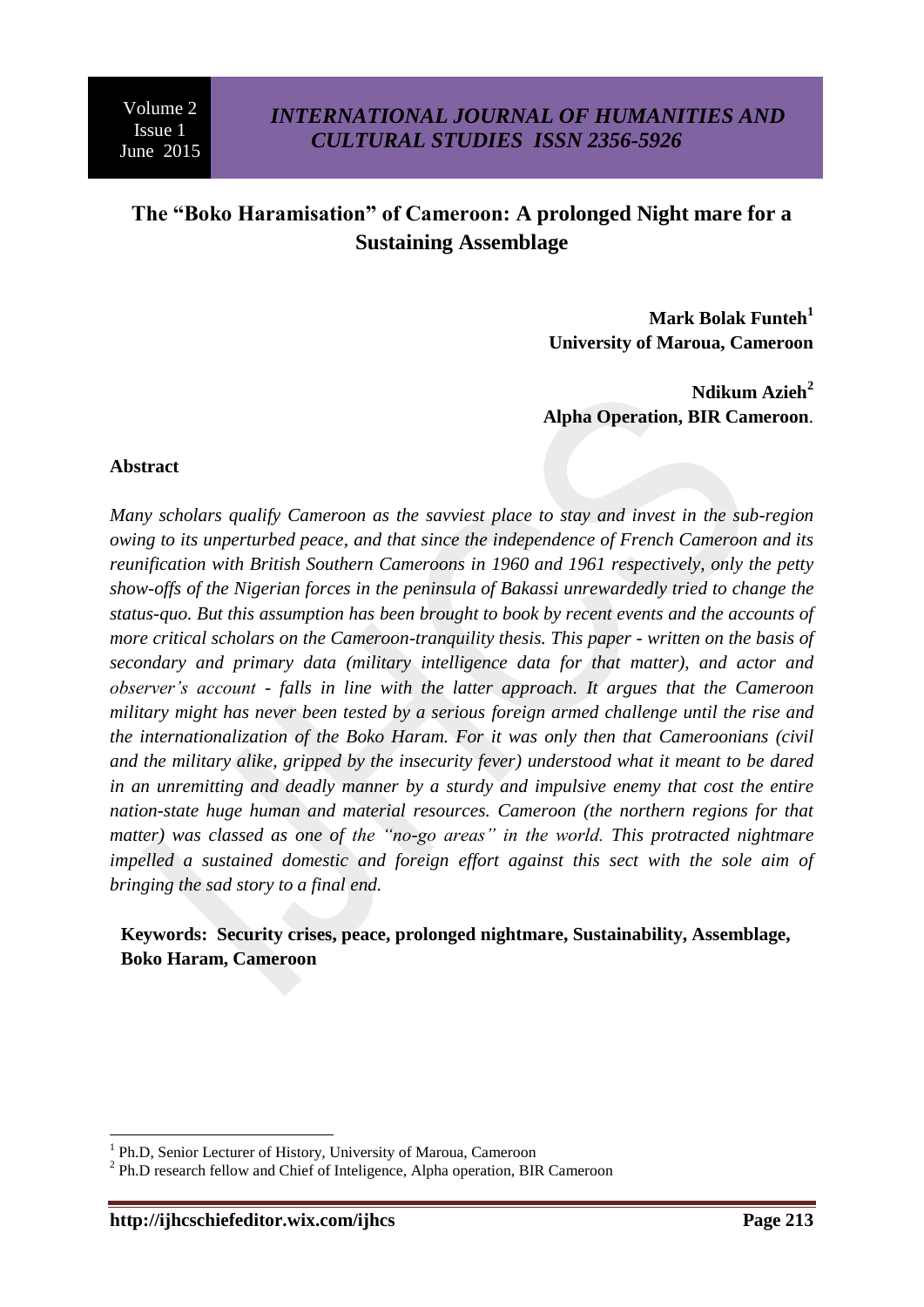

### **Map 1. Boko Haram Operation Zone in Cameroon**

Source: BIR (Alpha operation) Cameroon, Maroua, 2015.

### **Introduction**

For the past six years the region of the Lake Chad Basin has undergone serious security challenges and break-down perpetrated by extremist Islamic sect, the Boko Haram (BH). Interwoven in a geographical and historical immediacy the countries (Nigeria, Cameroon, Chad and Niger) in this region could not avoid being targets of this sect that grew out Nigeria's history of instability. All these made up the large African state of the Empire of Kanem-Bornu – from the 9th to the 19th century.<sup>3</sup> In fact, before colonization and the subsequent annexation into the British Empire in 1900 as colonial Nigeria, the Bornu Empire

<sup>1</sup> <sup>3</sup>The political structure of the Kanem Empire had most likely grown out of rival states coming under the control of the Zaghawa. In the 11th century, the Zaghawa clans were driven out by Humai ibn Salamna, who founded the kingdom of Kanem with a capital at Njimi. The Saifwa dynasty was established. Saifwa rulers (known as *mai*s) claimed they were descended from a heroic Arabic figure, and the dynasty greatly expanded the influence of Islam, making it the religion of the court. Wealth came largely through trade, especially in slaves, which was facilitated by the empire's position near important North-South trade routes. The empire had a policy of imperial expansion and traded for firearms and horses, wielding huge numbers of cavalry. When a *mai* desecrated a sacred animist religious artifact, conflict occurred between the dynasty and groups like the Bulala. Conflicts from outside forces were also enhanced by the empire's policy of collateral succession of brother succeeding brother which produced short reigns and unstable situations. In the late 14th century the Saifawa were forced to retreat west across Lake Chad and establish a new kingdom called Bornu. This is the origin of the name Kanem-Bornu. Bornu expanded territorially and commercially, but increasing threats from other rival states, drought, trade problems, and rebellious Fulani groups eroded state control. Muhammad al-Amin al-Kanemi, a Muslim cleric, eventually defeated the rebellious Fulani and built a new capitol at Kukawa in 1814. His successors ended the Saifwa dynasty and the Kanem-Bornu Empire when they killed the last *mai* in 1846. Al-Kanemi's Shehu dynasty was short-lived, and succeeded by slaver and warlord Rabih Zubayr, who was defeated by the [French](http://www.blackpast.org/entries-categories/france) in 1900.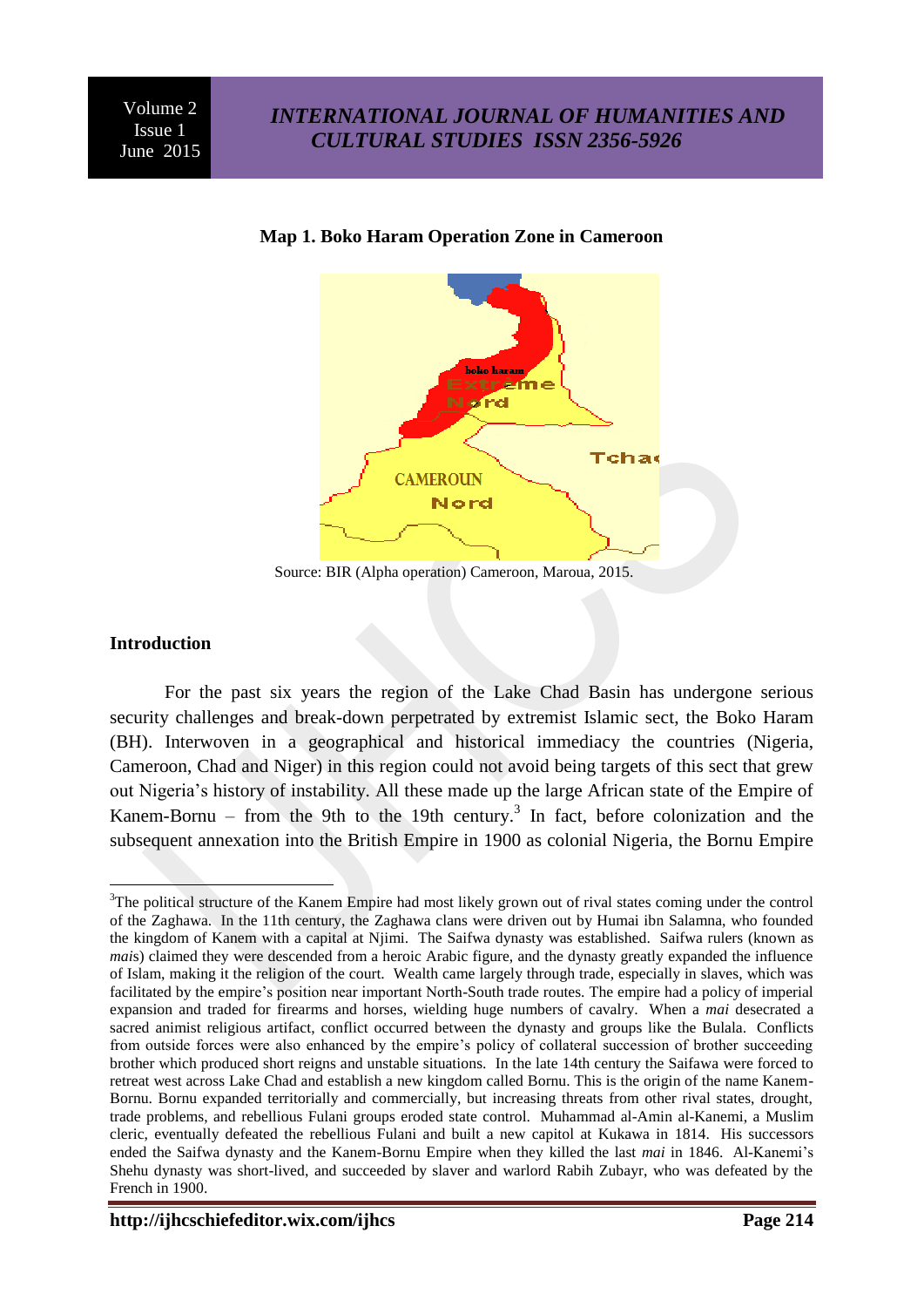ruled the territory from where the BH was born and very active. Ruled in accordance with Medina precepts or constitution, this sovereign sultanate was constituted by Kanuri Muslim population. This Kanuri ethnic composition also made up a portion of what would later become Cameroon Far North region. In 1903, the Sultanate of Borno and the Caliphate of Sokoto came under British rule, during which time Western educational institutions and system was used as a medium of rulership and Christian evangelization in the region. (Burns and Collins, 2007) Nigeria got independence in 1960 only to be challenged by stretched domestic instability prompted - in the main by coup d'états, religious and ethnic violence from 1966 until the advent of democracy in the 1999 (Walker, 2005). During this period and later, politicians, academics and religious figures from the mainly Islamic north expressed outright opposition to Western education and its multipliers effects. In fact, such expressions formed one of the bases of ethno-religious interest groups and included influential military, political and religious leaders, causing immeasurable damage for the country's stability. Related incidences of sectarian violence here include the Kano crises of 1980 (led by the Yan Tatsine Muslim fundamentalist that spread throughout the northern cities) and *The Ogoni Crisis* (led by Movement for the Survival of the Ogoni People (MOSOP) since 1990) and recently the domestic and international actions of the BH sect (Bamgbose, 2013:131-133). Most of these incidences were fueled more than less by social inequality, poverty and the increasing radical nature of Islam.

The  $BH<sup>4</sup>$  grew out of a group of radical Islamist youths who worshipped at the Al-Haji Muhammadu Ndimi Mosque in Maiduguri, capital of Borno state, in the 1990s. Its leader, Mohammed Yusuf, began as a preacher and leader in the youth wing, Shababul Islam (Islamic Youth Vanguard), of Ahl-Sunnah, a Salafi group. His erstwhile mentor was Sheikh Jafaar Mahmud Adam, a prominent Islamic scholar and preacher at the mosque. Yusuf, charismatic and popular *Malam* (Quranic scholar) spoke widely throughout the north. His literal interpretation of the Quran led him to advocate that aspects of Western education he considered in contradiction to that holy book, such as evolution, the big bang theory of the universe's development, elements of chemistry and geography should be forbidden (Walker, 2012:3). While critical of the government, Yusuf was involved in official efforts to introduce and implement Sharia in several northern states in the early 2000s. The failure to achieve this fully helps explain Muslim youths' anger with government "deception" and "insincerity" and the call for an authentic Islamist revolution. Most accounts date the beginning of BH – *Jama'tu Ahlis Sunna Lidda'awati wal-Jihad* (People Committed to the Propagation of the Prophet's Teachings and Jihad) its formal Arabic – to 2002, when it began to attract official attention (Ibid.).

1

<sup>&</sup>lt;sup>4</sup> *Haram*, from the Arabic, means "forbidden" and *Boko*, from Hausa diction means "fake," and when merged is often translated by many to mean "Western Education is forbidden," or "Western Education is sacrilege."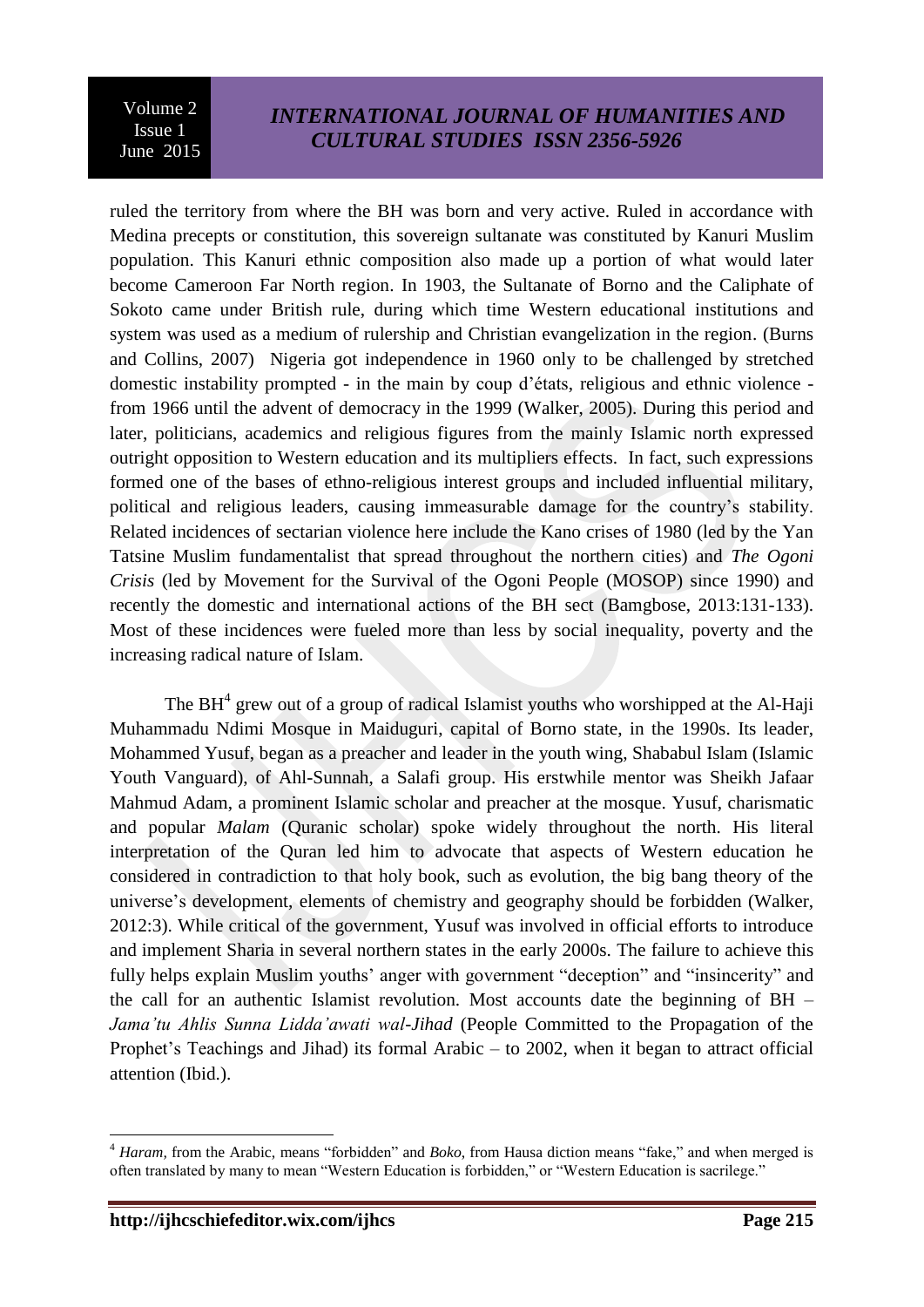## *INTERNATIONAL JOURNAL OF HUMANITIES AND CULTURAL STUDIES ISSN 2356-5926*

Falola and Heaton (2008: 206) hold that with the surge of Islamic reform groups in the north that share broadly common stated goals of promoting a purist vision of Islam based on Sharia; eradicating heretical innovations, and for many establishing an Islamic state in the north, generally political debate was legalistic interpretations of religious texts. Although the traditional Sufi orders remain predominant, the *Jama'at Izalat al-Bida wa Iqamat al-Sunnah* (Society for the Eradication of Evil Innovations and the Reestablishment of the Sunna), better known as the Izala Movement, in particular contributed to a general religious revival and a much greater public and political role for Islam. It was joined by several other reform movements, including the Muslim Students Society of Nigeria (MSS), widely regarded as a platform for young radical preachers, and the Islamic Movement of Nigeria, a more radical offshoot of the MSS better known as the Muslim Brotherhood, or Zakzaky, after its leader (Zenn, 2013:13-18). A smaller, but far more radical movement emerged around the same time as Izala. Mohammed Marwa, nicknamed *Maitatsine* (meaning "the one who curses" in Hausa), a young preacher from northern Cameroon, took an aggressive stance against Western influence, refusing to accept the legitimacy of secular authorities. As his following swelled during the 1970s with unemployed urban youth, relations with the police deteriorated. In December 1980 a confrontation at an open-air rally in Kano sparked massive, weeks-long rioting, leaving many hundreds dead and spreading to other states. Marwa died in the initial riots, but pockets of violence continued for several years (International Crisis Group, 2014:3).

A similar group appeared in the North East, initially referred to as the *Yusufiyya* or Nigerian Taliban and later as BH. Comparable to the *Maitatsine* group, but more threatening, the BH was founded and led by Mohammed Yusuf, with the aim of establishing *Sharia* Law and eliminate westernization in Nigeria. This isolated religious community based on *Salafisism* and social *Talibanism* pedestal in Kanamma village in Yobe State attracted a handful of followers from poor Muslim communities of Niger, Chad and Cameroon, estimated between a few hundred and 10,000 after his establishment of a complex and religious school with a Jihadis intension. In fact, denouncing police and state corruption, the strength of this sect grew as it used its political consideration within the government to dictate its pace (Ploch, 2013: 11-12). The pace being the creation of a strict Islamic state in the north and the strict adherence to the Quran and the *Hadith* (sayings of the Prophet Mohammed), and their interpretation as sanctioned by Ibn Taymiyyah (the preferred scholar of Mohammed Yusuf, the sect's leader). Like the majority of Salafi organisations, it is most concerned about what it means to be a good Muslim, defined by observance of the prescriptions of the faith, notably the categorical distinction between what is licit (*halal*) and what is forbidden (*haram*) (International Crisis Group, 2014:9). This "good Muslim" opinion soon influenced the extension of the Islamic state to the creation of Caliphate to encompass the northern parts of Nigeria, Cameroon and southern part of Niger, due to their ethnic and cultural intertwine. But Bakari (2013:13) claims that the "Caliphate creation was not due to ethnic or cultural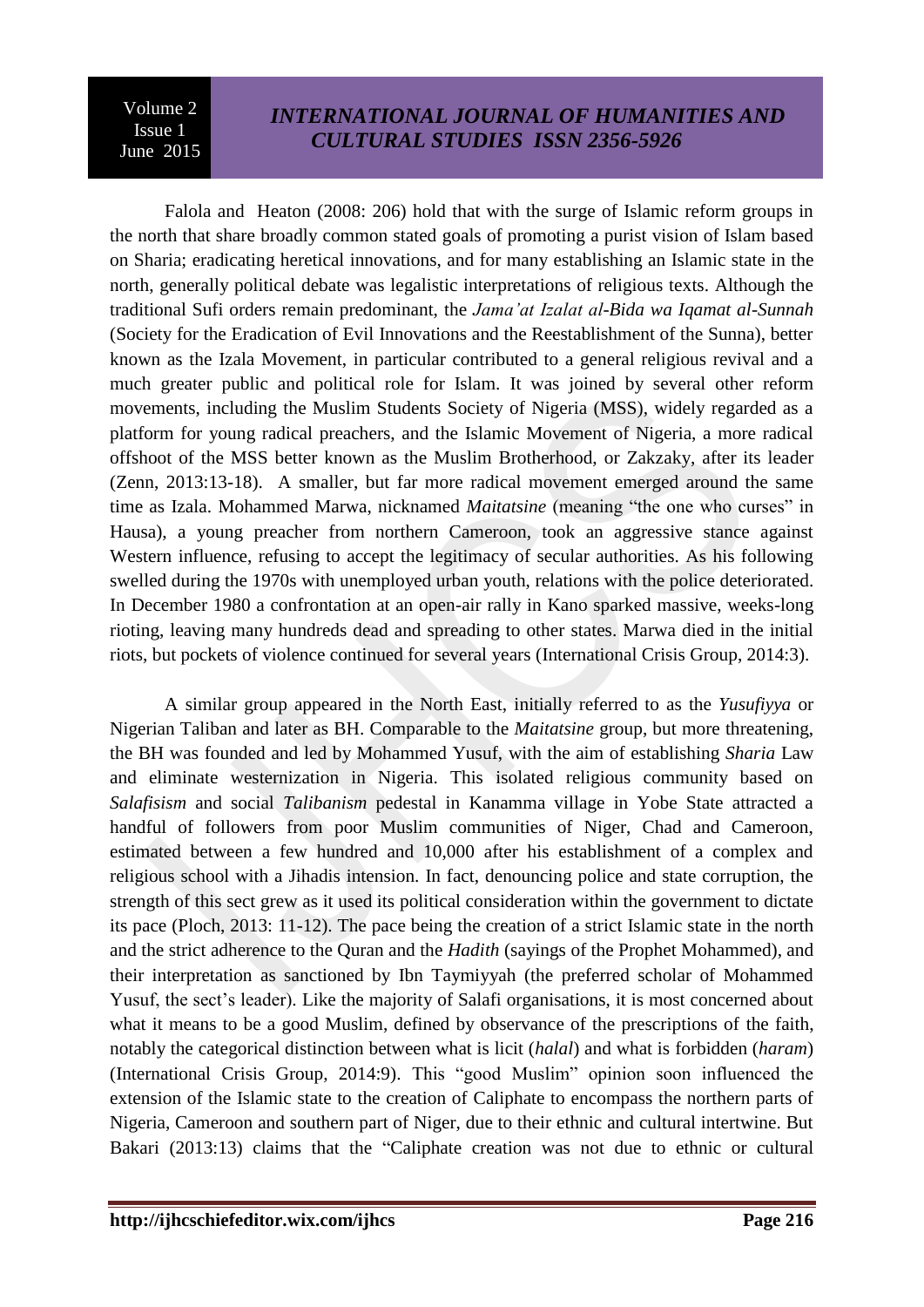linkages, but provoked by the recent discovery of huge oil deposit, and thus such a state and its control would be the most interesting and enriching venture ever made".

As a matter of fact, the group's multi-nationalistic character has for long exerted influence in Nigeria, meanwhile retaining an arsenal of weapons for what it considered "defense." For more than a decade later, its activities provoked a sight of one of the world's most recent but ruthless, violent, and aggressive terrorist organizations with a clearly offensive strategy, even though with more an inwards focus. The turning point in this group's rise to full-fledged militancy occurred in July 2009 after a four-day battle with Nigerian government forces in Bauchi, Kano, Yobe and Borno provinces, which resulted in a dead-toll of 800 of its members, its leader Mohammed Yusuf inclusive. The avenging of his death, notoriously video-recorded, widely became the principal rallying point for BH after reconstituting itself in September 2010 (*[www.usip.org](http://www.usip.org/)*: 2010:1-6).

With the change of leadership from Yusuf, a preacher, to the more radical and violent Abubakr Shekau (see plate 1) in 2010, the latter tied BH to the international jihadi movement in his statements by adopting anti-American rhetoric and showing support for jihadists in Algeria, Yemen, Somalia and Irag. BH also stepped up attacks on the Nigerian population, targeting police stations, churches, schools, media houses and state institutions and kidnapping individual and groups of person (over 500 men, women and children – including the 276 Chibok school girls in April 2014), and these mostly occurred in north-east, north central and central Nigeria. Between July 2009 and June 2014, over 6,000 civilian were killed in Nigeria, including at least 2,500 in the first half of 2014 (*BBC News*, 2015-01-03). With these actions, especially the suicide bombing carried out at the UN headquarters in Abuja, a more critical international attention was activated thereto. This attention was also at the level of its support. According to the *Human Right Watch* (15 July 2014) only for the first six months of 2014, BH carried out 95 attacks that led to the death of over 2, 500 civilians, and of which 1,446 occurred in the Borno State.

Bamgbose (2013:132-134) and Ogaba (2011) understand that this group does not exist in isolation as they try to show its link with other terrorist organizations. Meanwhile they all cite the American Government's declarative close ties of Abubakar Shekau, Abubakar Kambar and Khalid Al-Barmawi, (the three leaders of the group) with Al Qaeda in Islamic Maghreb, Obayuwana (2011) indicates the connections between the BH and Al Shahab in the Arabian Peninsula and Somalia. Bamgbose (2013:132-134) insists that in March 2010, Al Qaeda in the Islamic Maghreb confessed of helping Nigerian extremists with training and weapons to confront the Nigerian state. The group was reputed to have said that "We are ready to train your people in weapons and give you whatever support we can in men, arms and munitions to enable defend our people in Nigeria." The *Punch Editorial* (2012) cites Niger Foreign Affairs Minister to show the sufficient link between BH and Al-Qaeda in the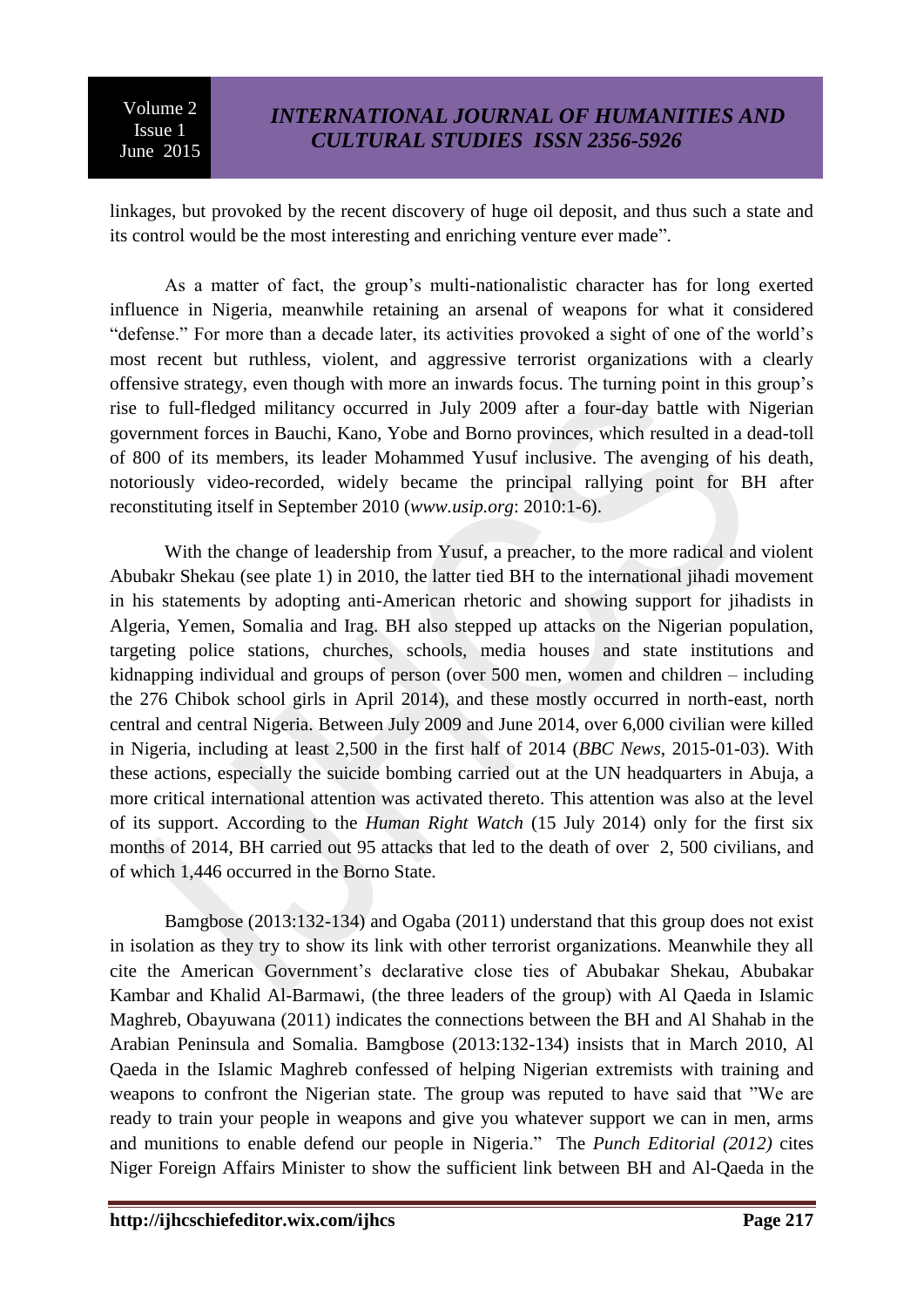## *INTERNATIONAL JOURNAL OF HUMANITIES AND CULTURAL STUDIES ISSN 2356-5926*

Islamic Maghreb in the light of weapons and training. Adisa (2012:2) and Mohamed (2012:12) also reveal that the group also known as *Al- Muntada* Trust Fund with headquarters in the United Kingdom is financially assisting the sect, as well as the Islamic World Society with headquarters in Saudi Arabia.



## **Plate 1. Portrait of Abubakr Shekau and men**

**Source: BIR<sup>5</sup> (Alpha operation) Cameroon, Maroua photo Album, 2015**

According to the International Crisis Group (2014:23-26), the BH members have links with a number of radical groups, including al-Qaeda and the Afghan Taliban. In the aftermath of their June 2009 insurrection, 30 members were arrested in Adamawa state and returned to Maiduguri, where they reportedly admitted having received training in Afghanistan. It maintains that between 2000 and 2002, Osama Bin Laden issued two audio messages calling on Nigerian Muslims to wage jihad and establish an Islamic state. His interest dated from his 1992-1996 stay in Sudan, where he reportedly met Mohammed Ali. He was a Nigerian from Maiduguri studying at the Islamic University in Khartoum who later became his disciple and was trained in Afghanistan. Bin Laden asked him to organise a cell in Nigeria with a 300 million naira budget (approximately \$3 million in 2000). Ali returned home in 2002 and began funding religious activities of Salafi groups that were unaware of the plan. Mohammed Yusuf and his group allegedly were the major beneficiaries. Links appear to be most significant with Ansar Dine ("Supporters of the Faith" in Arabic), AOIM and the MUJAO, an AQIM splinter group.

<sup>&</sup>lt;u>.</u> <sup>5</sup> The BIR was formed in 1999 as the *Bataillon Léger d'Intervention (BLI),* a special intervention force designed to eliminate foreign rebels, bandits and deserters (the "coupeurs de routes") who were destroying the security of Cameroon's northern provinces through cattle rustling, abductions, murder and highway robbery. As part of military reforms carried out in Cameroon in 2001, the unit took on its current BIR designation. BIR officers are selected from the graduates of the *Ecole Militaire Interarmées* in Yaoundé. Recruits were sent to the different battalions created and spread all over the considered trouble spots in the country.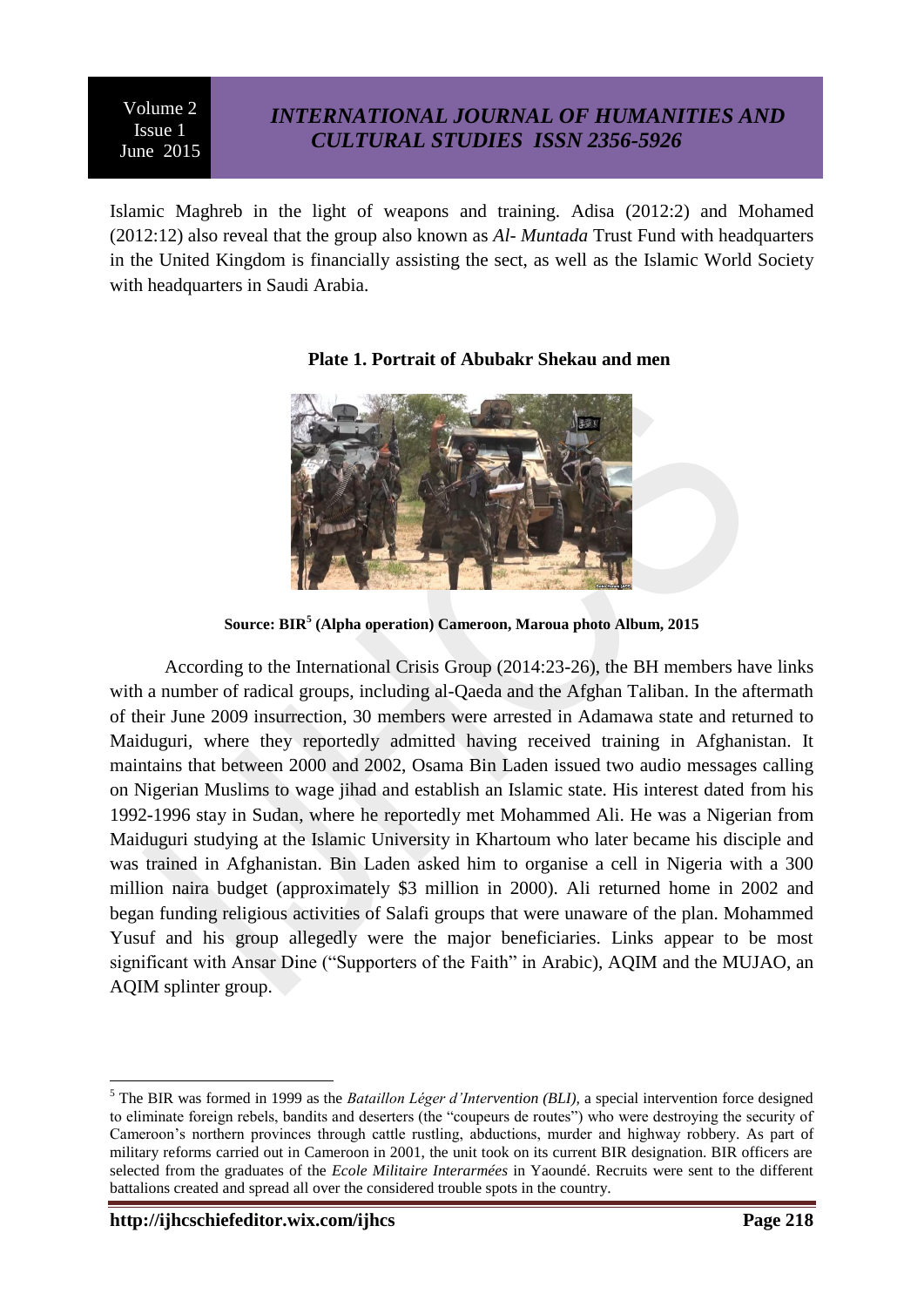## *INTERNATIONAL JOURNAL OF HUMANITIES AND CULTURAL STUDIES ISSN 2356-5926*

Many of these groups' leaders and fighters from Mali, Mauritania and Algeria engaged in lucrative criminal business with arms traffickers, narcotics smugglers, kidnappers and human trafficking gangs. Some fighters were trained and armed by the former Libyan strongman, Muammar Qadhafi, to destabilize their home governments. His fall opened many arms depots to local militants. The three Islamist groups boosted BH. In particular AQIM made its financial resources, military arsenals and training facilities available. During his police interrogation, Yusuf reportedly provided information on the flow of weapons to the sect from, among others, private sources in Niger, Cameroon and Chad. In fact, a fall-out from Nigeria military's crackdown indicated that BH members easily travel to these neigbouring countries owing to the porous borders and shared ethnicity, like the dominant Kanuri which constitutes a regional ethnic group that straddles the borders). In July 2009, Nigeria expelled dozens of BH members who were citizens of Niger (Ibid.).

It was also not uncommon for the Alpha operations of the BIR-Maroua, to arrest, interrogate and imprison and/or transfer some commoners as well as rich and political influential personalities in the Far North Region of Cameroon to Yaoundé for sever interrogation accused of participating in helping the BH. The help was either in the form of lodging, financing, arms or recruits, and this arrest occurred only after investigations and house search that sometimes resulted in the discovery of huge amounts of illicit arms (see plate 2). Thus, true, this group did not only depended on international help but got domestic help either from their Cameroon and/or Nigeria counterparts through their very complex network system. As a matter of fact, these supports, as well as the ransoms states have been paying to release their nationals, gave the BH the latitude and easy with which to get its sophisticated arms, operate and to put up a rigid resistance against its enemies. For the past months, it assumed a transnational character with the staging of kidnap scenes and deadly attacks on Nigeria's neighbours especially Cameroon and plunging the entire population in abject panic, fear and uncertainty. Thus, why have the presence of armed groups in African been on the rise? Why did the BH attack Cameroon? What characterized these attacks? How did the local and international community response to these attacks? all constitute the paper's concerns, divided in two major parts. The first dwells on the theoretical interpretation of the emergence-scenery of non-state violent armed groups (NSAVGs) in Africa, the second profiles BH disposition in Cameroon. The paper sums up with the domestic and international response to the BH in Cameroon. But it also tries to answer the crucial question of how effectively can this BH phenomenon in the sub-region be brought to a final end.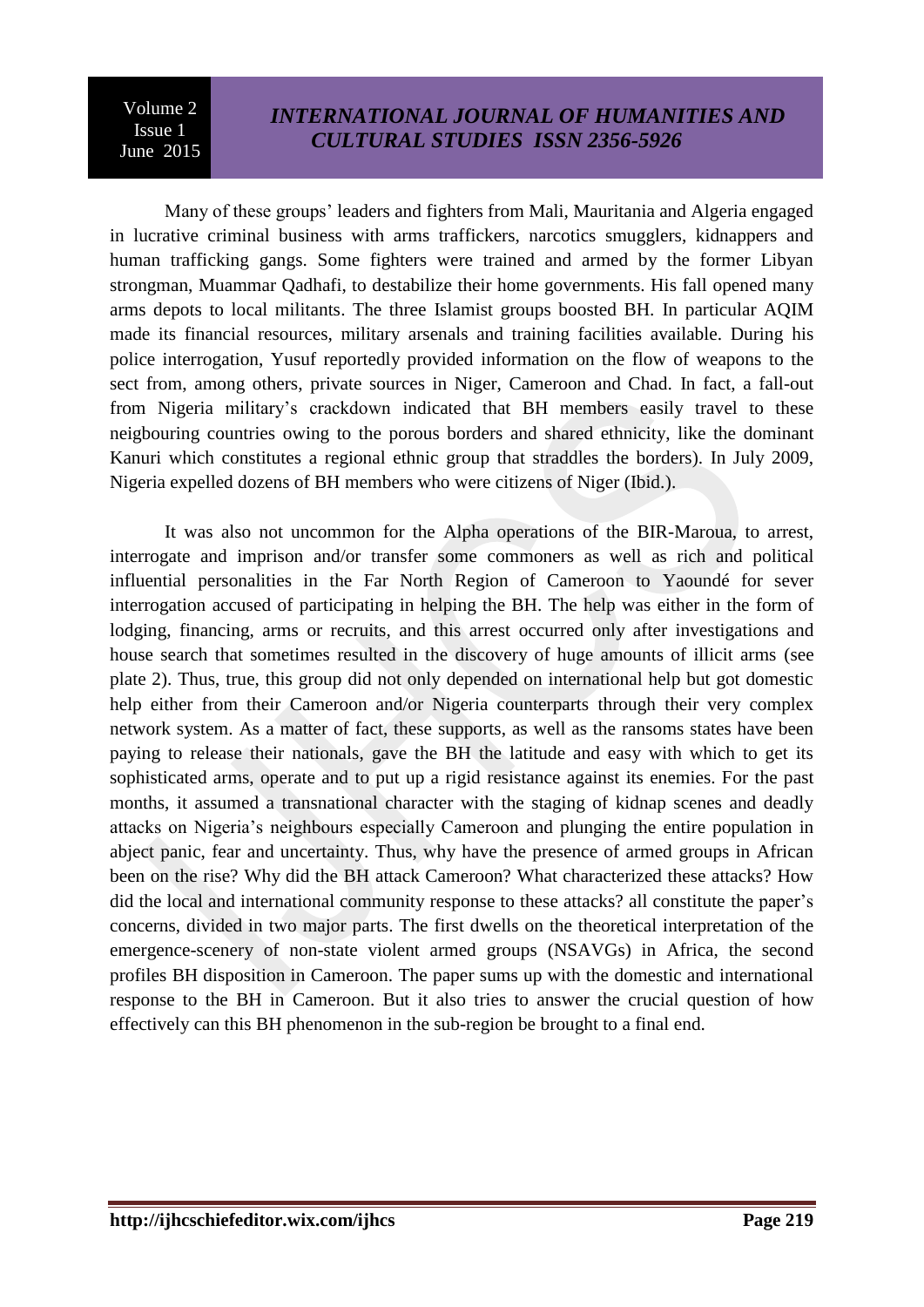## *INTERNATIONAL JOURNAL OF HUMANITIES AND CULTURAL STUDIES ISSN 2356-5926*

**Plate 2. Illicit arms gotten from BH members**



**Source: BIR (Alpha operation) Cameroon, Maroua photo Album, 2015.**

### **1. Paradigm Interpretation of NSVAGs Emergence-scenery in Africa**

The increasing presence of NSAVGs (ethno-religious groups, armed wings of political parties, rebel and terrorist groups) in stability questions in Africa has raised important concerns about the institutionalization of violence as a means of redressing grievances, thus exposing the citizenry to vicious violence. This disposition often minimizes state competence to provide public security, democracy and development, and so has raised scholarly interest in comprehending these groups, especially rebel movements. Okumu and Ikelegbe (2010: 9-11) qualify rebel movements as organizations, which engage essentially in armed opposition and resistance, and particularly insurrection or insurgency against governments and ruling regimes. Harbom and Wallensteen (2006) see them as armed insurgent opposition organisations that are incompatible with, and challenge existing national governments with prime objective of change (replacement of existing governments; change existing frameworks in order to participate in and control governments; devolution of authority to grant autonomy to regional governments or the redesigning of national boundaries in favour ethnic separate).

Meanwhile their actions are often challenged by the government, in terms of character, legality and legitimacy, Clapham (2000:198) and Addison (2003: 1) identify different rebel movements in Africa; namely liberationists (who resists foreign rule and seeks independence), "insurgentists" who seek political change and power; and the irredentists who pursue secessionist goals with warlords trying to overthrow regimes and create "personal territorial fiefdoms.‖ Okumu and Ikelegbe (2010: 9-11) exemplify the Mau Mau (Kenya), *Front de Libération Nationale* (FLN, Algeria), *Movimento Popular de Liberteção de Angola, Frente de Libertação de Moçambique,* South West Africa People's Organisation (Namibia), Zimbabwe African People's Union, *Partido Africano para a Independência da Guiné e Cabo Verde* and the Boko Haram as liberation groups against foreign domination. Some of such groups commence as liberation movements only to assume reform insurgencies later, while others start as liberation movements and became reform insurgencies, but all with "warlordism" as a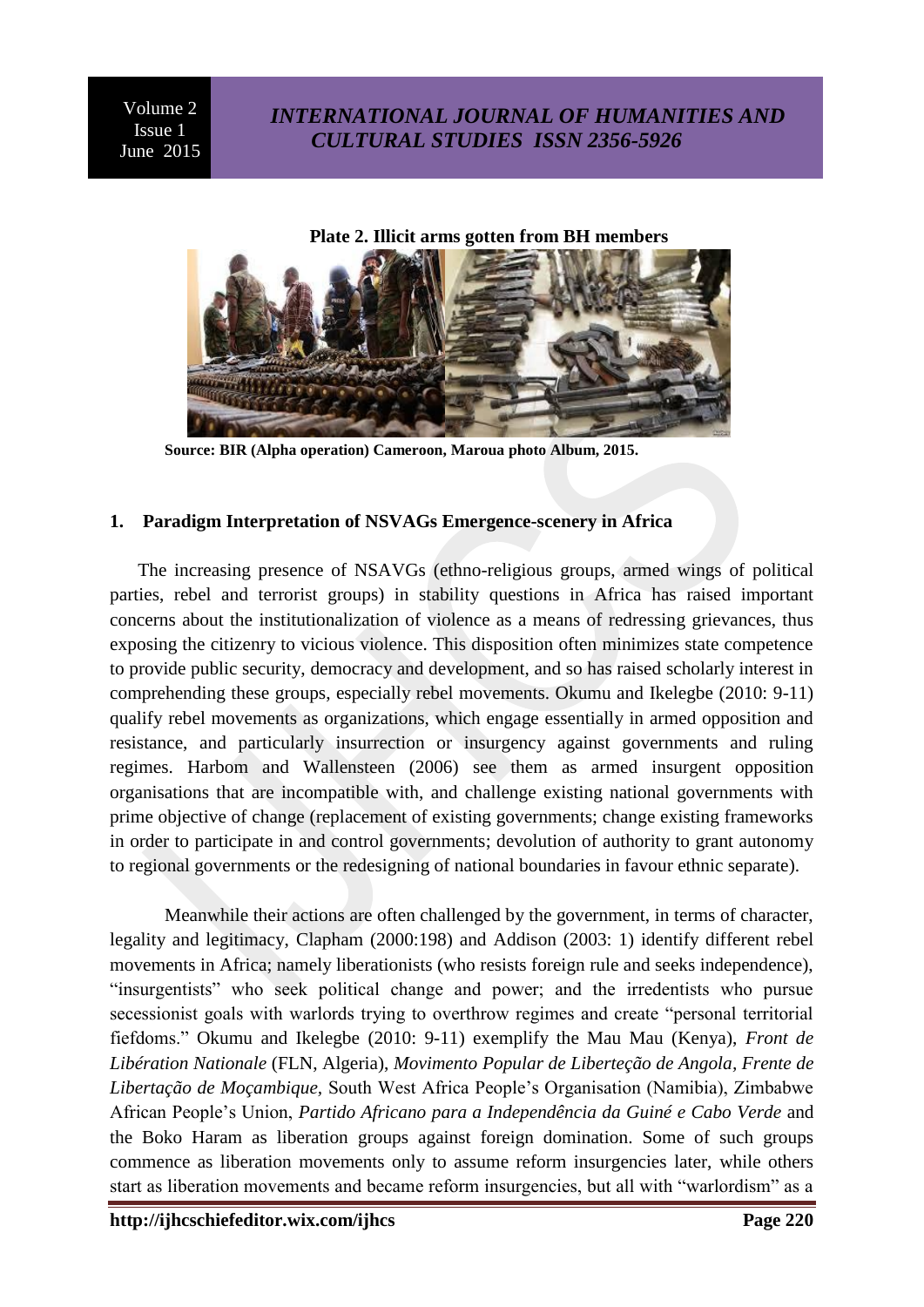rule. One outstanding characteristic of liberationists is that they are recognised in international law and subject to it (Musila, 2010: 89-119).

Some insurgent rebel movements grew out of grievances and agitation associated with identity-based exclusion and alienation by corrupt and autocratic regimes that abused and repressed the opposition and marginalised groups. This is what Gurr (1970:9) calls the inequality thesis. He says violence is more likely to occur in this case when people's expectations about what they should be achieving exceed their actual levels of achievement. He popularizes the concept in his seminal *Why Men Rebel,* in which he suggested three different patterns that relative deprivation could take: decremental deprivation, in which a group's value expectations remain relatively constant but capabilities decline; aspirational deprivation in which capabilities remain static but aspirations increase; and progressive deprivation, in which there is a simultaneous increase in expectation and decrease in capabilities. Gurr's formulation of the relative deprivation theory places its explanatory power squarely on the shoulders of participation: relative deprivation leads to frustration and aggression, which manifests itself as emergence of armed groups and violence. Thus, grievances motivate individuals to participate in rebellion. In Burundi, the *Conseil National pour la Défense de la Démocratie / Forces pour la Défense de la Démocrati*e and the *Forces Nationales de Libération*, (former *Parti pour la Libération du Peuple Hutu*) fought against marginalisation by the Tutsis leadership for over a decade and in Chad, the *Union des Forces pour la Démocratie et le Développement* tried to topple Idriss Deby's government. More so, ethno-regional based governance, marginalization and exclusion separatist rebel movements such as the Sudan People's Liberation Movement/Army in Southern Sudan and the Tuareg rebellion in the northern parts of Mali, Niger and South Algeria had long sort for independent states.

More so, the operational environment greatly determines the strategies and members' behavioural patterns of these groups. Krijn (2010: 389-417) posits that groups challenged by unfriendly milieu (restriction to jungle camps or sparsely populated villages) resort to forced conscriptions, abductions, harsh punishments for escapees, confiscation of materials and deadly reprisals. But those who depend on larger communities for critical support rather show greater sensitivity to them. Adams (2010: 389-417) agrees with the latter case in these words: ―. . . those which seek acceptance and legitimacy from national, regional and international audiences tend towards more moderate behaviour with inhabitants of the controlled territories- what determines the group's success on the field." All this agrees with the security paradigm. But the recent hegemony of the collective action paradigm in explaining participation in rebellion or terrorist actions has led a number of scholars like Kalyvas and Kocher (2007) to argue that because civilians are often victimized in war, however, joining rebellion is rather a way to minimize potential costs. They say that the type of conflict violence (indiscriminate versus selective) is a measure of the risk for civilian victimization. This idea that physical insecurity can lead to increased participation is not a new one. Indeed,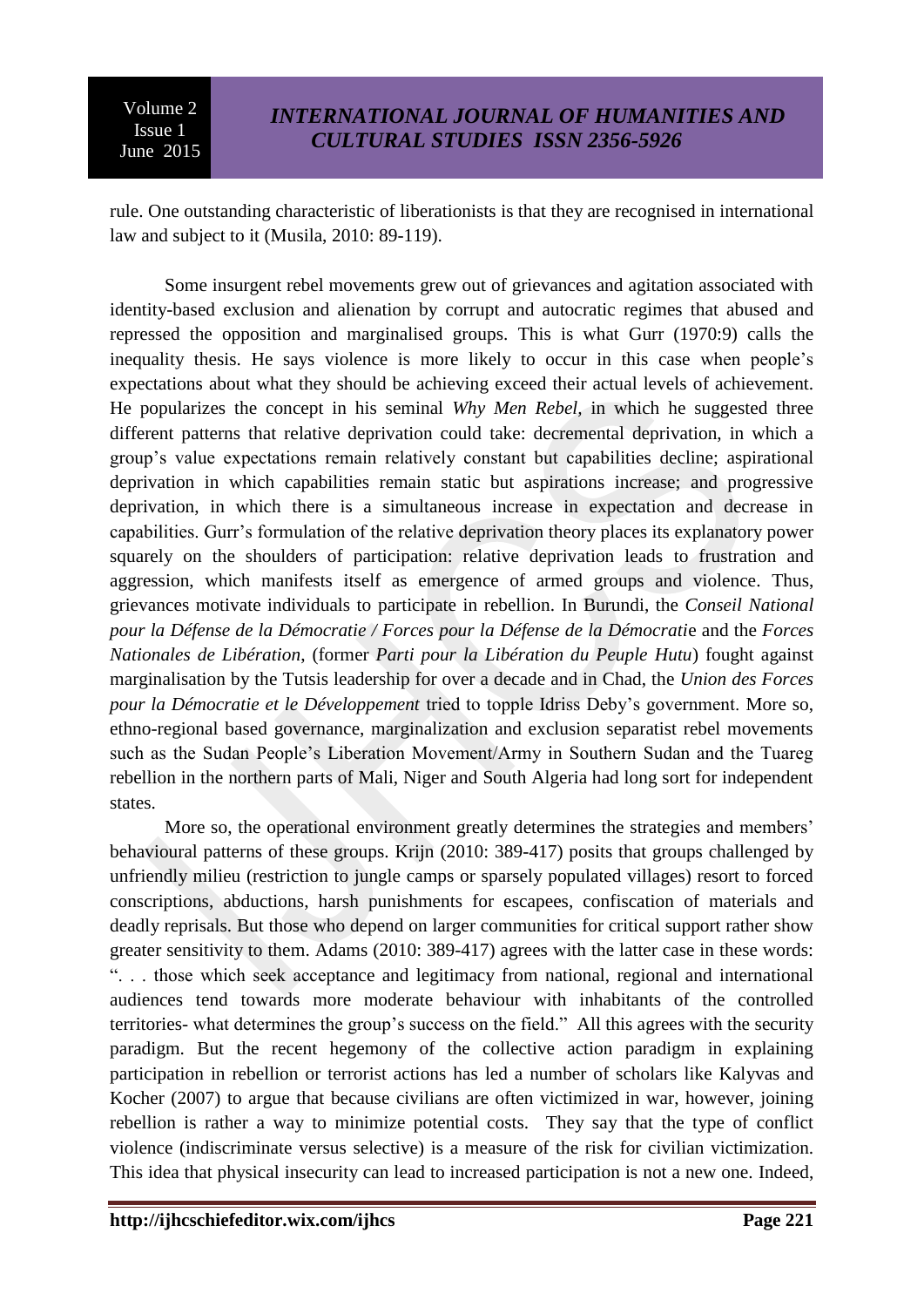how state repression can generate—or suppress—incentives for participation is leads to an individual opting to join rebellion to prevent victimization at the hands of the state (Lichbach, 1987; Mason and Krane, 1989; Sambanis and Zinn, 2005) or as an emotional response to state violence (Petersen 2002).

Similarly, the ethnic security dilemma literature as Kaufmann (1996) and Posen (1993) suggest that members of ethnic groups are likely to join rebel groups out of concern for their safety. But Tullock (1971) states another facet of this literature. He suggests rather that repression is largely conceptualized as a cost in the cost-benefit calculus found in rational actor models. When the costs of repression are too great, actors will not participate in rebellion. Repression thus depresses the likelihood of participation. Interestingly, both predictions rest on individual safety as the driving mechanism behind abstaining or participating. The difference is that one assumes that it is safer to abstain from participation when the state employs repressive tactics, while the other assumes that it is safer to participate (and thus obtain rebel refuge). Either way, it is an individual's calculations regarding their personal security that is the deciding factor in their decision.

Another paradigm to the issue is the greed and natural resources value. Olson (1965), Popkin (1979) and Tullock (1971) claim that the critical element to selective incentives is that an individual must take part in the rebellion to be a beneficiary of selective incentives. The three types of selective incentives are material, social, and purposive. Of the different types of incentives, the material incentives have received the most attention. A number of economists have produced models which apply market analogies to rebellion. In them, economists have emphasized the expected private returns to insurgents, in which only active insurgents share in the booty taken in a successful insurrection (Grossman, 1991; 1999). In these types of models, insurrections are treated as an economic activity that competes with production for scarce resources: a peasant family can obtain income from production, soldiering, or participating in insurrection. Soldiering in many economic models is thus analogous to supply and demand concerns in the labor market (Andvig and Gates, 2007; Beber and Blattman 2008; Gates, 2002). In these formulations, however, booty from insurrection is granted in the future and conditioned upon capture of the state and therefore depends on the success of the insurrection. As a result "greed vs. grievance" question is raised by Collier and Hoeffler (2001). In it, greedy rebels capture material resources otherwise unavailable to them without the cover of war. In the literature that has grown up around this idea, natural resources and their rents, as well as the looting of civilian populations (Azam 2002; Azam and Hoeffler, 2002), provide funding that can be used to distribute immediate selective incentives. Collier later moderated his rhetoric from "greed" to the less inflammatory "opportunity structures" approach. The key is that the grievances could never be expressed without the financial opportunities that resource exploitation offers rebel groups. Perhaps this is why the Ogaden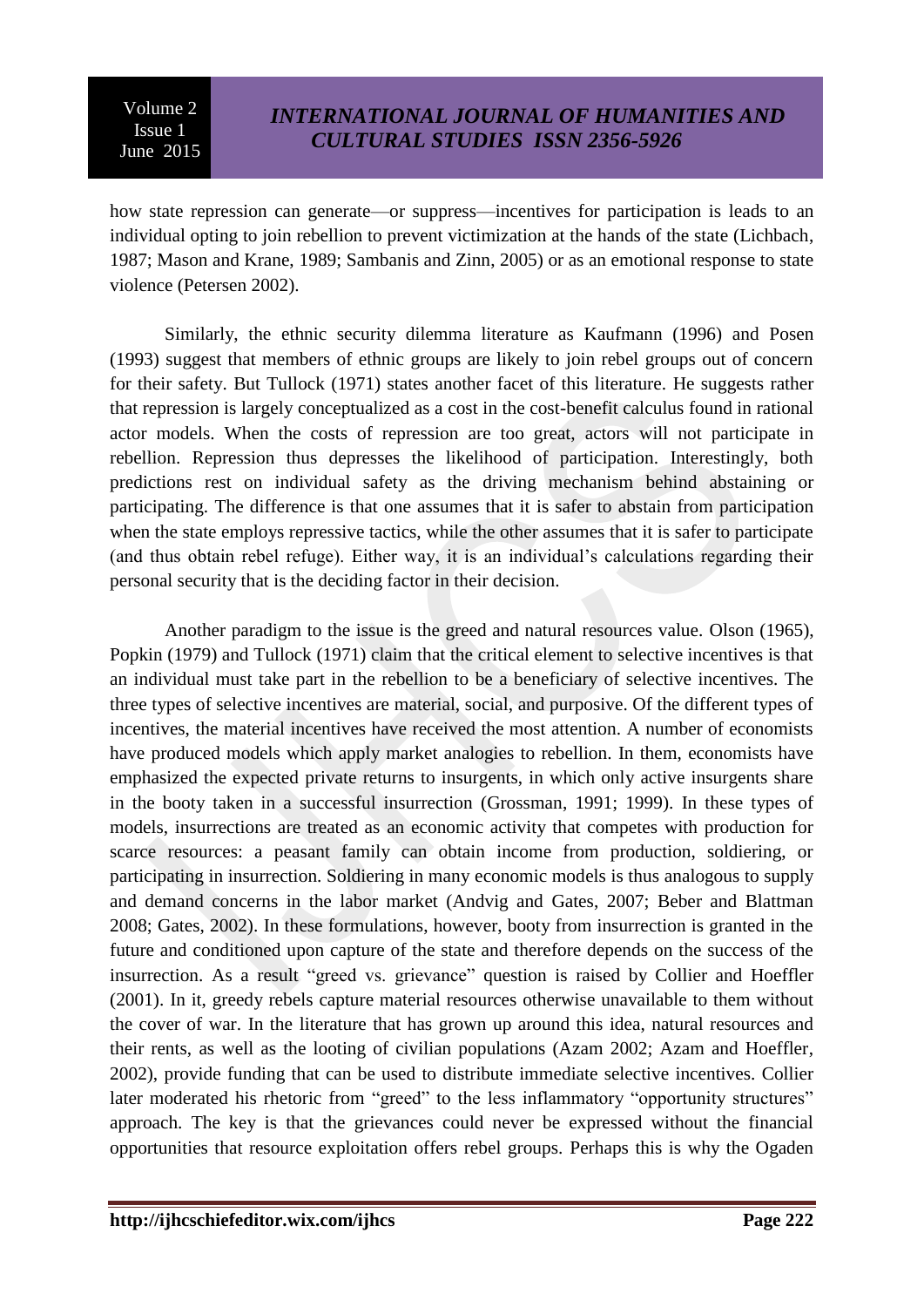National Liberation Front in Ethiopia fights over the control oil-rich Ogaden region with the Ethiopian government (Mkandawire, 2002: 181-221).

Elbadawi and Sambanis (2002: 3) confirm this relationship between natural resources, rebel movements and violent conflicts. They claim that grievance and greed tend to have a symbiotic relationship with rebellion. To get started, rebellion needs grievance, whereas to be sustained, it needs greed. This claim is grounded on evidence of the association between mineral wealth and the occurrence and duration of conflicts; the existence of violent scrambles for resources in conflict regions; the concentration of conflicts in resource-rich zones of conflict regions; the profiteering from war and conflicts by rulers, warlords, traders and fighters; the high levels of economic crimes and underground economies; the involvement of mercantilists, syndicates and black marketeering companies in resource-rich zones of conflict regions, and the interference of neighbouring countries that tend to be motivated by struggles for privileged resource access. But another thesis adds to this list the character of the state, regimes, politics and state failures, economic decline and deepening poverty, unemployment, collapse of social services, urban congestion and decay, rising school dropout levels, globalization and the proliferation of small arms.

Perhaps Muhammed Kabir Isa (2010: 313-334) and George and Ylönen (2010: 341- 364) are inspired by these to theorize NSVAGs' social bases. They are often well structured with a coordinate system of leadership, strict rules and strong ideological foundation and political education. Their membership always ranges from a hundred to thousands divided into the thinkers and the foot soldiers. Foot soldiers – largely disenchanted and frustrated men and youths - dominate the groups, examples being the *Moryham* (Somalia), the *Raray* (Sierra Leone), *Bayaye* (Kenya and Uganda), *Machicha (*Tanzania), *Hittiste* (Algeria), *Tsotsis* (South Africa), *Area Boys* and *Yan Daba* (Nigeria). But Adams Oloo (2010: 147-183) points the social base of the Kenya militias to the lower class, namely, the urban poor and slum dwellers. But Ikelegbe and Garuba (2007: 124-147) see the leadership to be often educated and responsible for the think-tanking and liaison affairs with the outside world. Peters (2010:381) claims that the entry and initial base of mobilisation and recruitment in these groups are also marginalised and oppressed ethnic groups, such as the Mano and Gio in Charles Taylor's NPFL, and the Mende in Foday Sankoh's RUF (Sierra Leone). McIntyre (2007: 22) adds that membership is often voluntary and based on identity patriotism, solidarity and the depth of grievances. But in some cases, recruitment is restrained by space, arms and maintenance resources. However, as engagements broaden and confrontations become more extensive and stressful, and as they begin to lose contact with communities, these groups may turn to conscription and forced recruitment from within and outside their identity base. Juvenile, girls and children are sometimes captured, conscripted and used as fighters, spies, ordnance carriers, sex slaves and cannon, and drugs are used to psychologically empower them.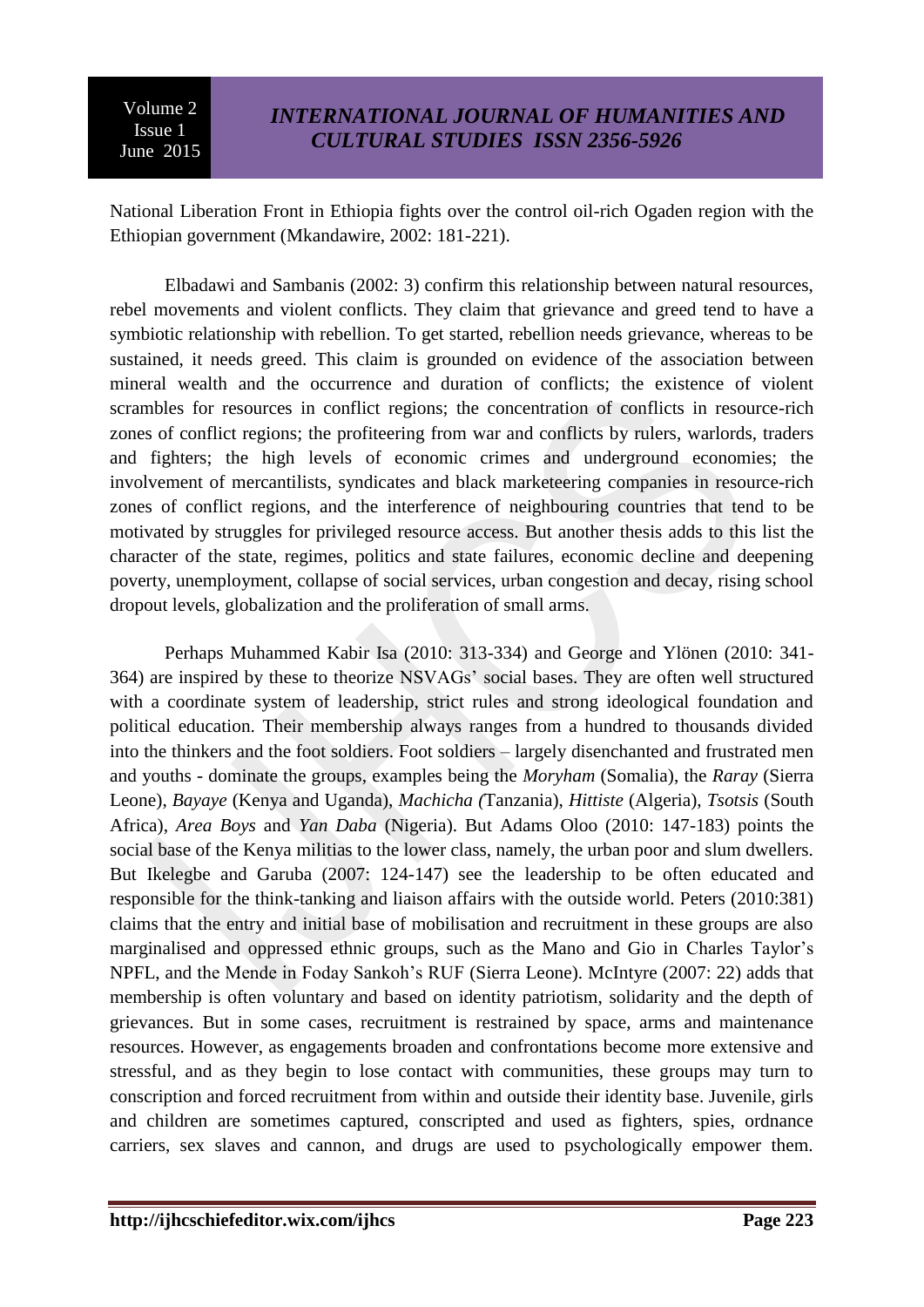Examples of child rebel are Charles Taylor's *Small Boys Unit*, the *Gronna Boys*, Museveni's *Kidogos (*Uganda) and the Green Bombers (Zimbabwe).

But Reynal-Querol (2002) and Fearon and Laitin (2003) relate the emergence of these numerous group more to a structural interpretation. They say that within most structuralist accounts, the causal story is often based on participation as a mechanism, but the logic of the mechanism is often not spelled out. However, the leading attributes to such a situation is often the nature of the state. In situations when states are weak, rebel group behavior cannot be stopped. Individuals will opt to join insurgencies not only because the likelihood of being caught and punished is much lower in weak states, but also because the likelihood of victory is greater. It is worth mentioning here that there exist a significant relations with these the paradigms and the emergence and actions of the BH in the area around the Lake Chad and Cameroon as a whole.

### **2. Brief Profile of BH disposition in Cameroon**

The entrance of the BH in Cameroon followed a systematic sustained form in respect to their leadership, recruitment and belief system. In fact, the recruitment of their members was done among the illiterate or unschooled population of the Logone and Chari and Mayo Sava Divisions. Every commander was in charge of recruiting in his action zone and this involved a long procedure that generally commenced with the process of philanthropic and gift-giving gestures to targeted people. After a while, the Islamic sect sent an emissary to galvanize the potential recruits on the necessity to strictly follow God and motivated them financially for that choice. At this time, there is no forceful but subtle persuasive recruitment. In most of the Kanuri and other borderline villages, it was very easy for the sect to make new recruitments, especially among the idle and uneducated youths who were often exposed to the activities of the BH. The recruits were sent and kept at the Zambissa forest, where they were carefully trained; a training that followed strict ideological and military contents (see plate 3). Besides, the Zambissa centre in itself produced martyrs, priests and suicide bombers. Sometimes, some recruits escaped the centre due to the nature of the training and the expectations of the sect after such training, but those who completed the training were immediately deployed to their respective combat zones by the leaders of their respective area.

Other factors, like the closure of the Nigerian borders with her neigbours, also helped gave the BH more members. Achuge *et al*. (2014) and Funteh (2015) claim that the federal government of Nigeria, on 23 February 2011, sealed its northern border with Cameroon in an effort to curtail the activities of the Boko Haram insurgents, maintaining that the closure extended from Borno State by Lake Chad, to the southern end of Adamawa State, around halfway along Nigeria's 1,500-mile border with Cameroon (one of three states in the northeast placed under emergency rule following waves of attacks this group). This decision to shut the Adamawa side of the border with Cameroon was imperative to stop illegal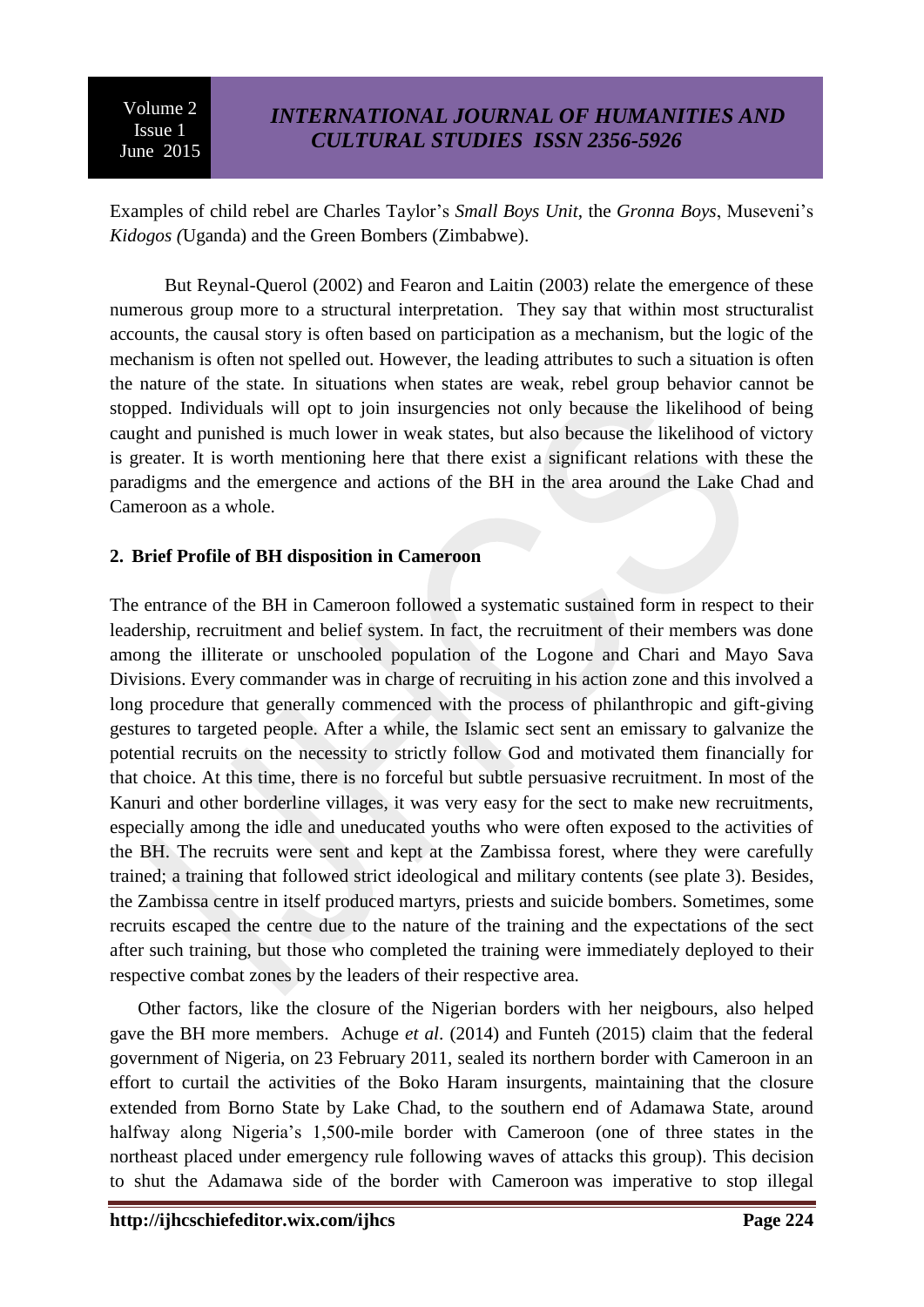## *INTERNATIONAL JOURNAL OF HUMANITIES AND CULTURAL STUDIES ISSN 2356-5926*

movement in and out of the country, and also that the closure was "meant to effectively reduce the activities of the insurgents. According to the Nigerian Army, BH were carrying out attacks in the north-east of the country, hiding out in under populated regions of neighboring countries such as Cameroon, Chad and Niger. It claimed that this came after the unearthing of a cache of arms, suspected to have been smuggled in from Cameroon to Borno State, Nigeria. The arms included AK47 rifles, pistols, rocket launchers, bombs, and detonating bomb cables. It sustained that fighters set up bases in sparsely populated areas of its northeastern neighbours Cameroon, Chad and Niger which were used to flee across the border after staging attacks to avoid military pursuit (Ibid.). Because the closure of this borderline had a direct effect on the situation of human and goods movement on the Cameroon-Nigeria borders, all the youths involved in trans-border commercial beneficial activities got their bread winning activities cut off, and the only means to survive hardship was to yarn to the attractive offers of the BH. These offers included a new motorcycle and money worth 150, 000 F CFA for joining the group. These motorcycles were also used on the battle front, and it explains why the Cameroon as well as the Nigerian governments could attack and impound these medium of communication as means to control the BH attacks (see picture 4). These idle illiterate youths had no option but to be involved. And in order to prove their completion of training, full acceptance into and loyalty to the sect, some Cameroonian recruits slaughtered their parents under the pretext that they were not respecting the precepts of Prophet Mohammed and as presented to them by their leaders. In fact, because of this many of those who joined the group were denounced by their families (Intelligence Report of the BIR, 2014, Maroua).

#### **Plate 3. BH trainee poised for action**



**Source: BIR (Alpha operation) Cameroon, Maroua photo Album, 2015.**

It is perhaps important to indicate here that this leadership, better still, the organization of the BH was well structured into the central and local organs. Meanwhile the movement is directed by the 30 members of the Council of Choura, it is a centralized organization with a general coordinator, five advisors among which one is in charge of external operations and the representative of the BH in Niger. The central structure is presented as follows: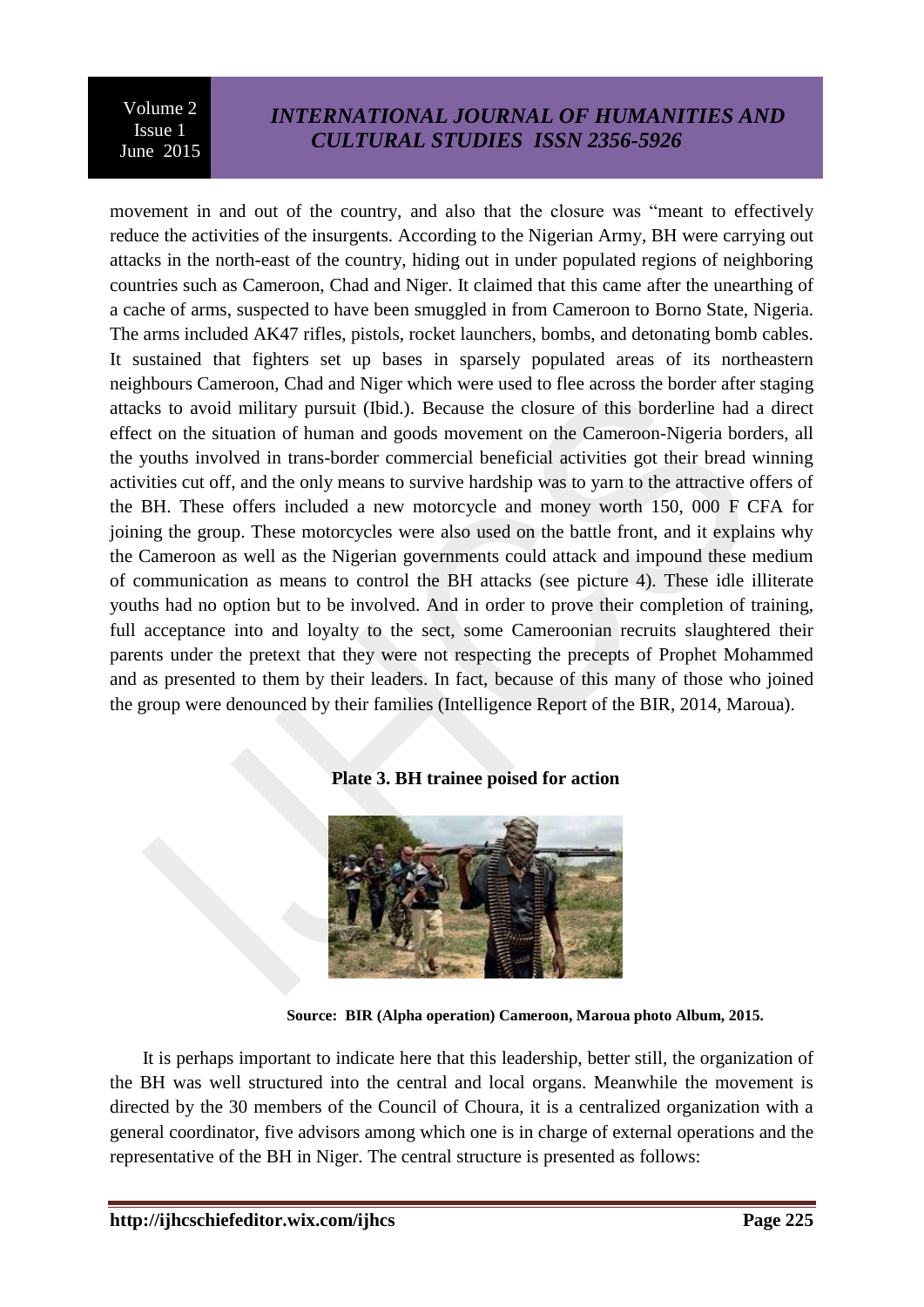## *INTERNATIONAL JOURNAL OF HUMANITIES AND CULTURAL STUDIES ISSN 2356-5926*

- Abubakar Shekau- General Coordinator
- Moustapha Chad- (Chadian)
- Abbib Mohammed Youssouf (Son of the Founder)
- Moudou Abba (In Charge of External Operations)
- Mohammed Gomna
- Modou Issa.
- -

Besides this central structure, the BH disposes of numerous organs within the different North-eastern Nigerian states, in Chad and even on the Cameroon frontier zones, our interest area. In fact, six groups operate along the Cameroon-Nigeria frontier lines, namely:

- 1. In the northern zone, the section of N'Djamena and Kousseri, the group is commanded by Rawana;
- 2. In the zone of Dabanga-Fotokol- Blangoua and Hile Alifa, the Group is commanded by Bana Fai
- 3. At the centre, from Dabanga To Homeka, it is ommanded by Alhaji Mahommed Ibrahim
- 4. In the south between Banki, Limani and Amchide, the name of the commander is Soimi, a driver of a transport vehicle (Hiace) that plies Kerawa and Mora Road.
- 5. The BH operations in the towns of Maroua and Mora were carried out under Bana Bachira of Nigerian Kanuri origin.
- 6. The last group, which operates from Kerewa to the zone of Mokolo is directed by a certain Chiwani (Intelligence Report of the BIR, 2015, Maroua).

It is also important to note here that all these BH-Cameroon affiliations possess an amount of autonomy and liberty of initiative, but are all answerable to Aboubakar Shekaou who controls the strict respect of the hierarchy. This explains why, even though the Cameroon groups consistently get involved in high way armed robbery, burglary and even petty theft to empower their positions, their actions were often reconnected to the respect of BH ideology (Ibid.).

### **Plate 4. BH impounded Motorcycle by Government Forces**



**Source: BIR (Alpha operation) Cameroon, Maroua photo Album, 2015.**

In Nigeria like elsewhere, the BH succeeded to infiltrate the ranks and files of the state and at very high-levels. Thanks to its financial power, this sect caused political and military figures to compromise their position. As earlier highlighted, it was not very uncommon for city counselors, local influential persons and some military personnel in the northern parts of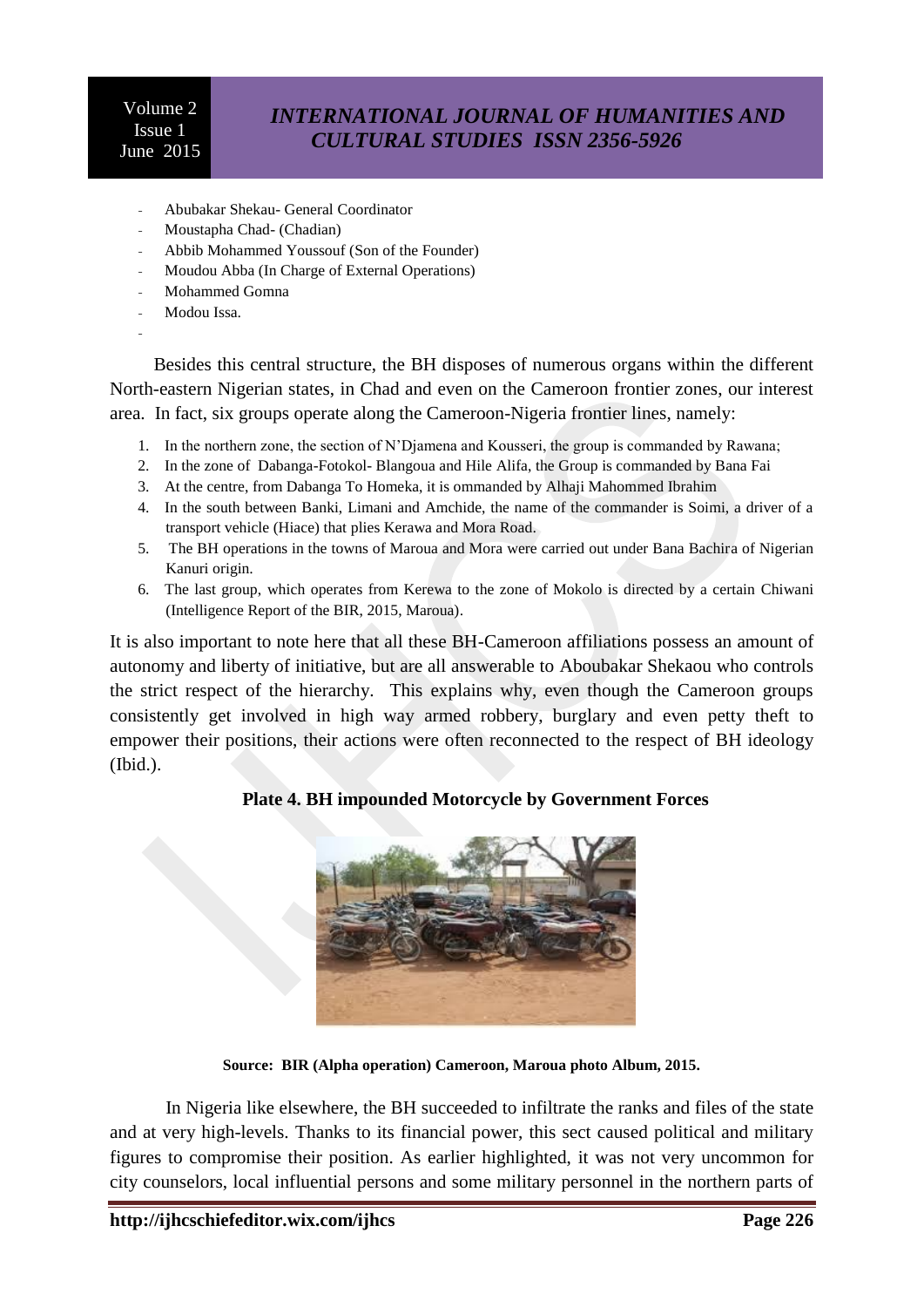Nigeria and Cameroon. Xinhua (2014) says that more than 100 suspected BH militants were killed and over 200 arrested during an operation conducted by Cameroonian army in Far-North Region of Cameroon. In some cases, especially in Nigeria, it got to a point when soldiers refused to go the battle for not just cause, pretended to be sick when given the opportunity to fight against this group or even served as spies and information leakers for the BH within their respective command groups. It was also not uncommon for such soldiers, like other political figures as the mayors of city councils to be arrested and question and sometimes sanctioned on the BH related issues (Intelligence Report of the BIR, 2014, Maroua).

The character of the BH assumed three dominating strategies, namely the abduction of foreigners, theft and open field attacks. As concern hostage taking, the first occurred on 19 February 2013 with the French family of Moulin Fournier. In a video of 21 March, Abubakar Shekau, the movement's chief declares that "we are delighted to affirm that we are in keeping of the 7 French hostages. We are keeping them because the Nigerian and Cameroonian authorities have arrested members of our family. . . . We affirm not to release the French hostages when our families are imprisoned. . . . . " He maintained that the force was not only to liberate these "family members," but they were ready to defend themselves by the use of force. At any time even the opportunity (BIR, Alpha operation- Cameroon, Maroua video collection, 2015). But after serious negotiations of the Cameroon government via some local personalities, the French family was liberated on 19 April 2013. In the same light, on the night of 13 and 14 November 2013, Georges Vandenbeusch, a 42 year old French Catholic priest was abducted at Nguetchewe, a Cameroon Far North Region locality, but was also released on 31 December 2013 after serious negotiations between the Cameroon government and the BH elements. In the night of 4 to 5 April 2014, at Tchère some 20 kilometres from Maroua, the regional headquarters, two Italian priests Giampaolo Marta and Gianantonio Allegri, and a Canadian nun, Gilberte Bussier were also kidnapped by armed men. But these religious elements were finally released on 31 May and 1 June 2014 following a crucial negotiation with the BH elements. Also, on 7 October 2014, more than 2 girls were kidnapped at Ouzda-Vreket, Mozogo (Mayo Tsanaga Division) (BIR, Alpha operation- Cameroon, Maroua archives, 2015). At Dangawa et Goudouzou, around Mora in the Mayo Sava area, on 7 May 2014, the BH incursion in 10 villages left serious death-toll and the kidnap of 2 rich glaziers as well. On the night of 16 and 17 May 2014, the BH came along with 5 four-well drive vehicles and attacked the camp of Chinese road constructors at Waza of the Logone and Chari division, killed 1 Chinese and abducted 10, took way 10 pick-up vehicles and explosives (Ibid.).

This attack occurred during Head of States' Paris summit against this sect. From information collected from BH combatants imprisoned in Cameroon, this attack was to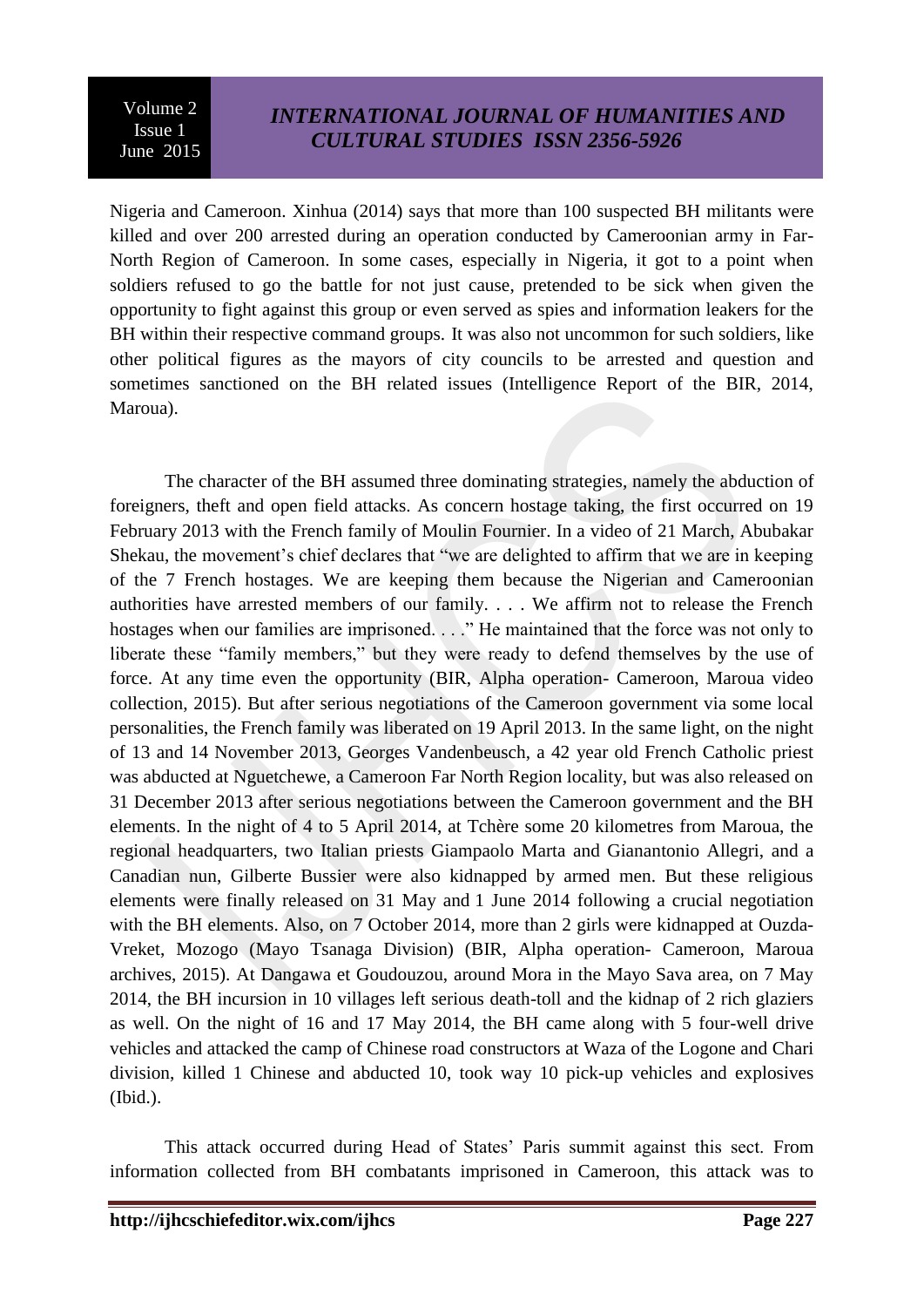mobility facility and future attacks. It was also hoped that Cameroon would be under pressure to negotiate for the release of these foreigners, and in doing so, the release of their combatants in the Cameroon prisons would then be a non negotiable condition; not forgetting the benefit they must have of made from the ransom to be given by the Cameroon in the process. Such benefits, especially the acquisition of guns and explosives, guided the attack of the police post at Goulfey in Logone Chari (1 May 2014) by 6 heavily armed BH members during which the only police on guard with 10 other persons were severely wounded. Four days after, the Gendarmerie Brigade of Kousseri was also attacked, which resulted in a death and the injury of many. Here, the post was looted of arms and vehicles (BIR, Alpha intelligence report, Maroua, 2014).

But before the release of the Chinese on 11 October 2014, 17 Cameroonians were captured as prisoners by the BH when they attacked and ransacked Kolofata, a Kanuri group, on 27 July 2014. According to intelligence report, the Vice-prime Minister Ahmadou Ali, a member of this entity was the target. If captured, the BH would have compelled the Cameroon government to negotiate at an exorbitant price, but fortunately for him, he was rather in Maroua. But his wife was regrettably kidnapped in the process but was later on released (BIR, Alpha intelligence report, Maroua, 2014). This just came after a German was abducted at Gombi, in the Adamawa state by a band of armed men on 16 July 2014. All these hostages were declared by the BH on 31 October. The German was released on 21 January and so too was the Ali's wife, and Cameroon government claimed this was the result of a special military operation by Cameroon and her allies (BIR, Alpha intelligence report, Maroua, 2015). But many Cameroonians think it was not the case. It was surely done through the usual negotiation process.

Whatever, on 2 March 2014 at Fotokol following the serious BH slaughter of the inhabitants, the Cameroon army responded in a prompt way. This was the first time both forces met in open battle. This action made the government to reconsider its ontake on the BH as it sent the Alpha Operation of the BIR, notably *Emergence II*, to protect the Far North region and its environs against the incursions of the BH. It was in this light that this operation launched a series of forceful attacks on the BH, like Fotokol (a sit of several battles), Tourou on 7 June, Bargaram on 24 et 25 July, Amchidé and Limani on 15 and 16 Octobre, Amchidé on 17 december, Achigachia on 29 december 2014, and Kolofata on 12 January 2015 (see map 2). These attacks were both on the hunt for the BH as well as an open field-combat response to their actions as they constantly attacked the Cameroon military field-established camps. Villages like Amchidé, Fotokol and Kolofata had almost been wipe-out by the BH, as more than 60 percent of the inhabitants were killed and their houses completely burnt down. This brought a complete halt of both public and private life. The survivors were displaced to Mora. In place like Amchide and Limani former trans-border trade seats, became ghost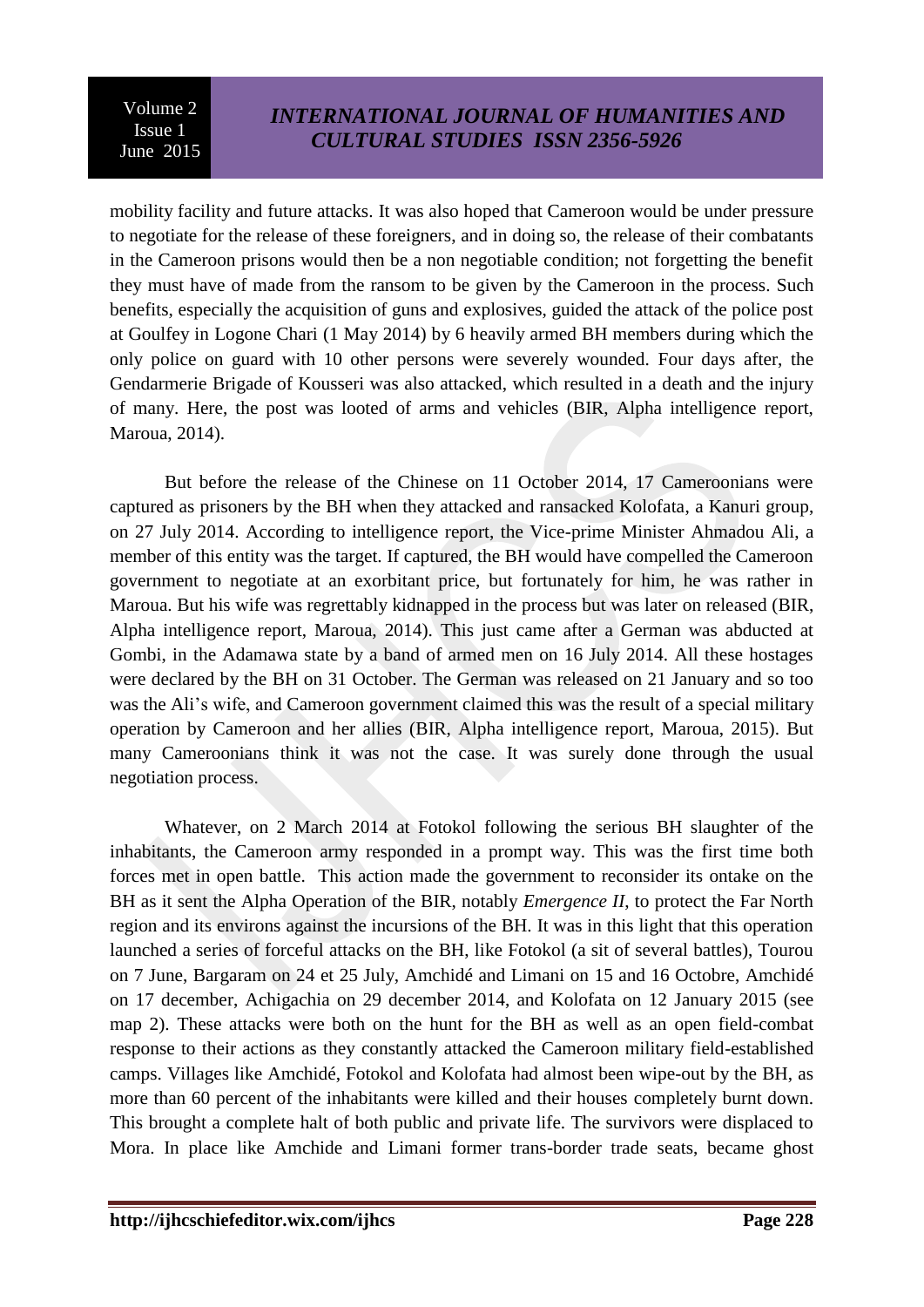villages and of course a huge blow on the economy of the area.<sup>6</sup> Generally speaking the BH caused closed to 15,000 displaced persons and the death of thousands in the Far northern region of the country.

As a matter of fact, all along the 2014 year, the BH made regular entrance into the Cameroon territory, particularly along the borders of the two most northern regions, applied light armed force in villages and took away huge amount of cattle, fowls, cereals and foodstuff. The constancy of these acts, other reasons, was aimed at feeding the young djihadists camps being built in the region by 45 instructors, incubating 84 young recruits (between the ages of 7 and 15). These camps were dismantled on 20 December 2014 by the BIR. Such BIR interventions became more upright and sleepless with increasing present of the BH in region, and specifically in 4 of the division victimized by the attacks (see table 1 and diagram 1) and leaving behind unprecedented human and material damage on both sides which included 40 military personnel, 20 BIR and more than 2 civilians (see diagram 2) and the displacement of many. By 2015, the death toll had risen to untold proportion and the number of displace in the northern part of Cameroon was also enormous. Part of this was the brutal hunting down of the BH, seizure of their means of mobility (cars and motorcycles) and very heavy weaponry, and stepping up of intelligence activities. But because the response of the Cameroonian army did not seemed to be providing the desired outcome, the President of the Republic, Paul Biya appealed for international support. This was the reason why on 29 and 30 January 2015, the BH faced the first stiff opposition from the Chadian force. This was an international response. As this was unfolding, the Cameroon population, gripped with the BH fever, also was responding in support of their soldiers on the field (Intelligence Report of the BIR, 2015, Maroua).

1

 $6$  For the Economic consequences of BH on the Cameroon-Nigeria borderlands, see Funteh (2015: 30-48).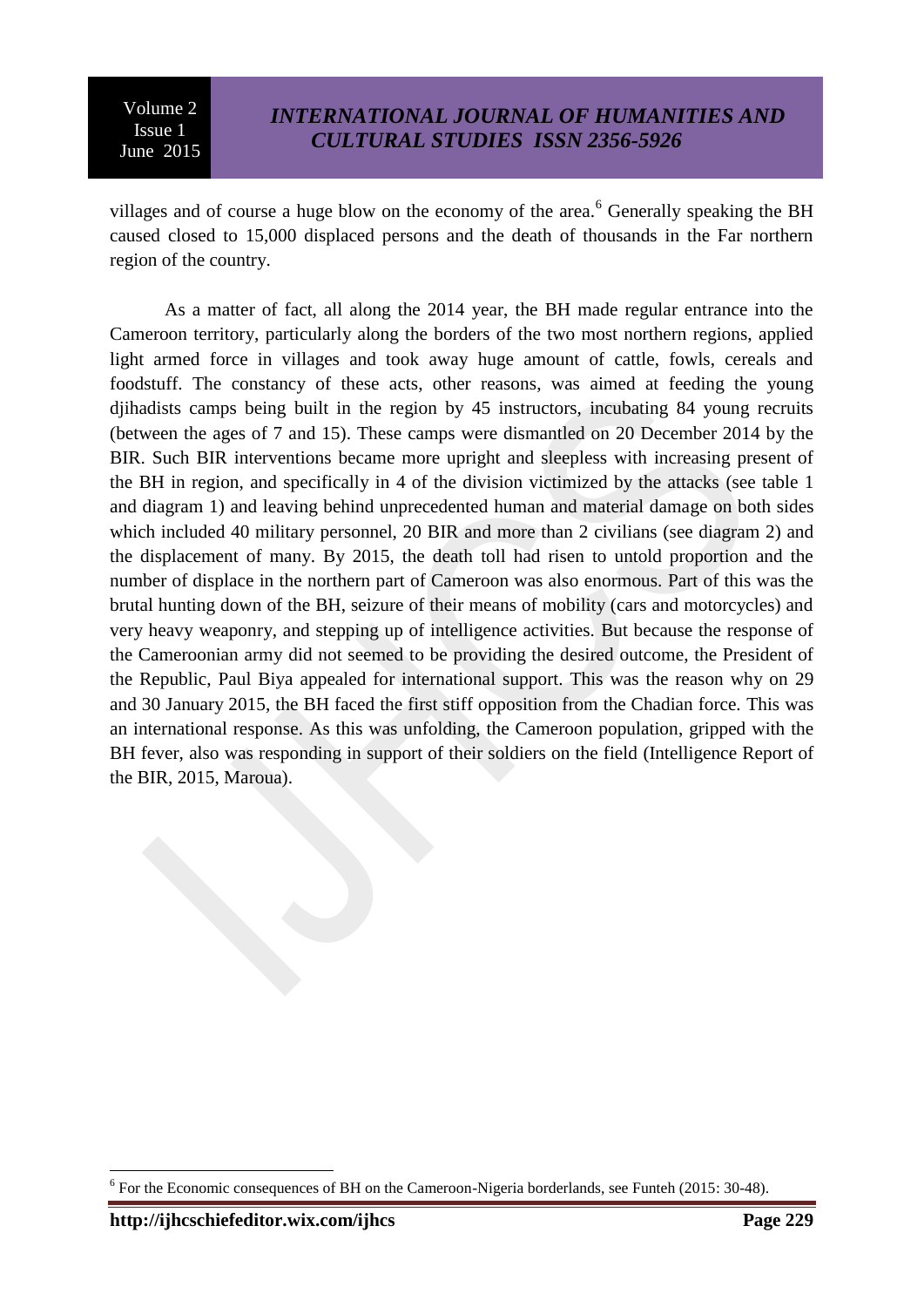## *INTERNATIONAL JOURNAL OF HUMANITIES AND CULTURAL STUDIES ISSN 2356-5926*



#### **Map 2. Areas of major occurrences in 2014**

**Source: 015-400/MRP/RMIA4/OPSALPHA/CO/G3 DU 09/03/2015 (Maroua Alpha archives).**

| <b>Division</b>     | <b>Attacks</b> | <b>Retaliation</b><br>(EEI) |
|---------------------|----------------|-----------------------------|
| <b>MAYO TSANAGA</b> | 28             |                             |
| <b>MAYO SAVA</b>    | 42             |                             |
| <b>LOGONE ET</b>    | 40             |                             |
| <b>CHARI</b>        |                |                             |
| <b>MAYO DANAY</b>   |                |                             |
| <b>TOTAL</b>        | 130            |                             |

### **Table 1. Number of Attacks per Division**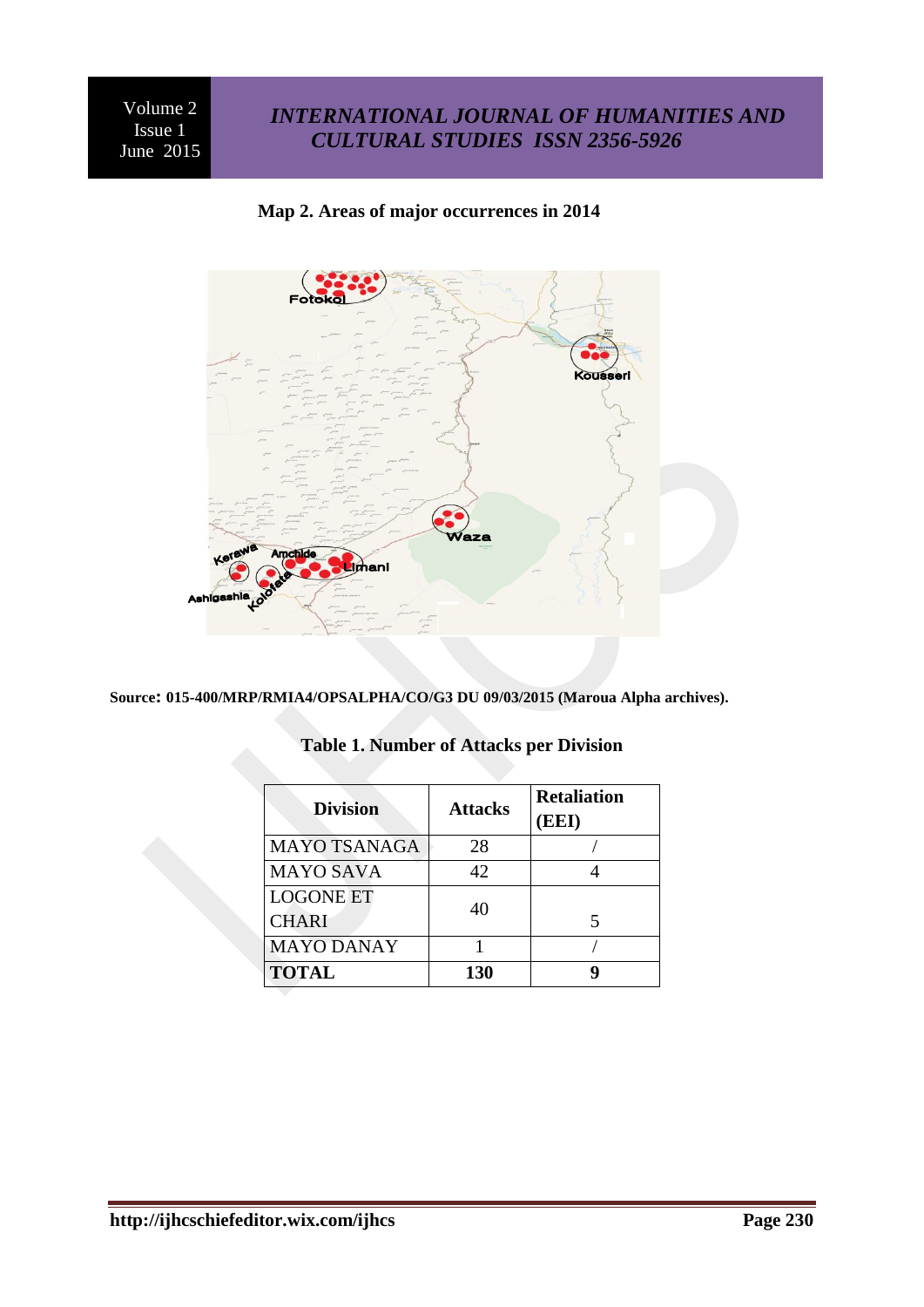

**Diagram 1. Graphic representation of attacks per Division in 2014**

**Daigram 2. Graphic Estimation of Death of Cameroonians in 2014**



#### Source: All these statistics originate from N<sup>O</sup> 015-400/MRP/RMIA4/OPSALPHA/CO/G3 DU **09/03/2015 (BIR, Alpha, Maroua archives).**

Note: This death estimate represents only fresh corpses counted by the BIR. Some who are Cameroonians join Boko Haram and fight against the Cameroonian [army]. When they are killed, their tribes bury them so early so that the [military] forces [cannot] identify that those killed were Cameroonians. But that of the BH members was inestimable, and because they would always explode the corpses of their member after each attack, it was not possible to count (Kindzekam, 15 July 2014 online).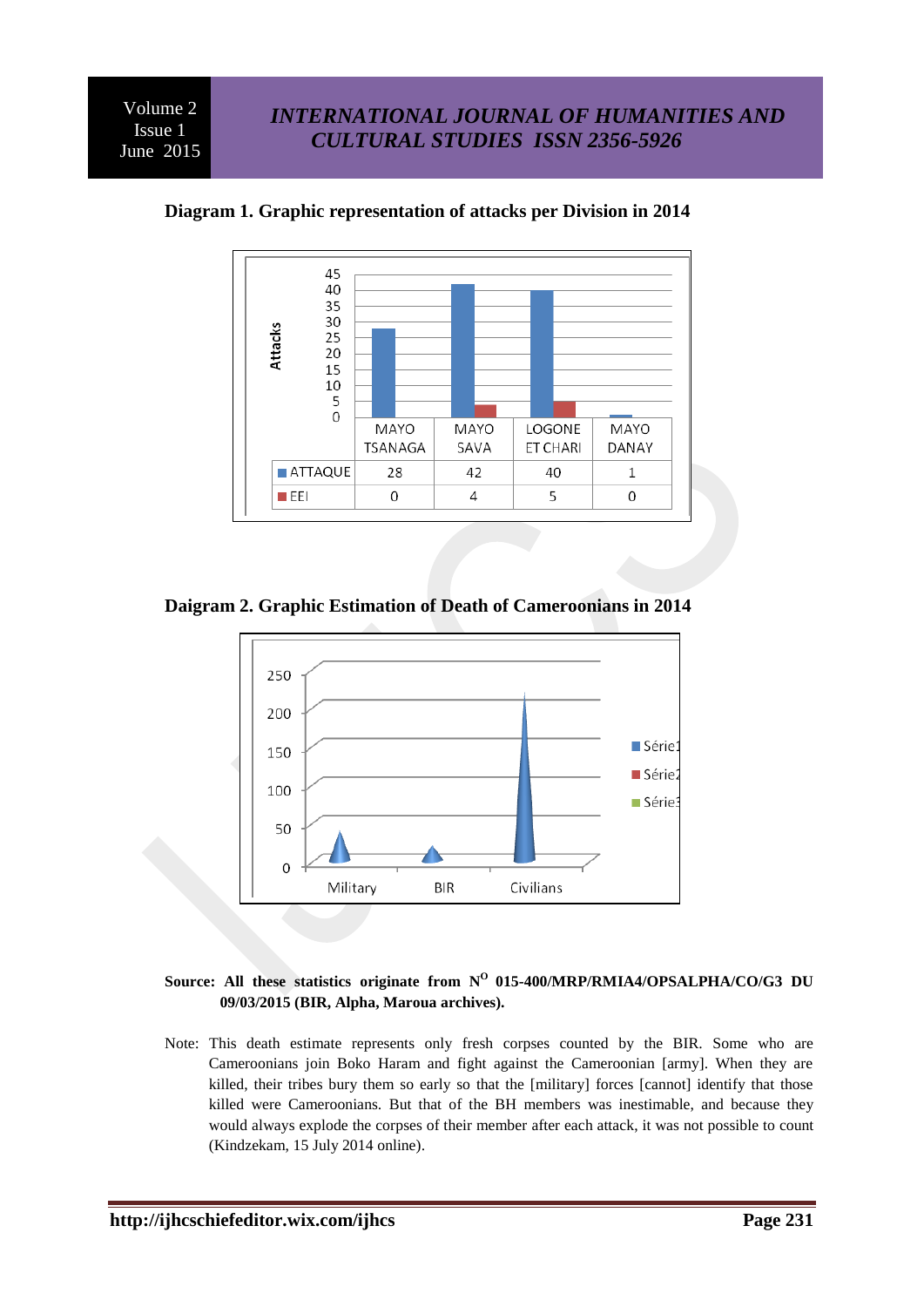### **Conclusion**

The frontiers of Cameroon and Nigeria reflected eventful spaces of openness and ethnic intertwine. The human and commodity cross-frontier fluidity that characterized these had a serious effect on the security bend of the entire region around the Lake Chad Basin. The raise of the BH in Nigeria and its eventual encroachment into and animation of insecurity threats on the Cameroon soil was facilitated among other reasons by the border character, the educational, development and poverty levels of the area, not to forget the degree of state presence, the religious inclines and expectation of the people of this Cameroon-Nigeria northern frontier-line. With the financial influence and strategy of the BH leadership both the youths and top state officials were common targets for the attainment and sustenance of their terrorist actions. Their activities which ranged from abduction of foreigners and Cameroonians, open attacks and slaughter of law enforcement officers, military camps and village (civilians alike) to high-way rubbery, and burglary, caused enormous panic, deaths and displacement in and across Cameroon border. Every single area of the four divisions that make up the Far North Region of Cameroon was seriously affected, but with much of the attack concentrated around the areas of Fotokol, Tourou, Bargaram, Amchidé, Limani, Amchidé, Achigachia and Kolofata. Due to the unprecedented terror the group inflicted on the population, the state, local populations and the international community joint hands to bring this phenomenon to an end. However, the latter two only reacted to what the former had prescribed as the best form to withstand BH owing to the non-contenting strength of the *BIR* against the BH force. The diplomatic strategy of Cameroon and Nigeria to think together in bringing the situation to an end, amidst other responses of the Multinational Joint Task Force (MNJTF) of Nigeria, Chad and Niger, UK, USA, Russia and China thing were gradually putting things back in good shape. I mean security stability. Both countries met severally in Yaoundé (2013), in Abuja (2014) within the confines of creating a Nigeria/Cameroon Transborder Security Committee, and from which the creation of a Coalition Force to fight terrorism announced on 30 November 2014 by Cameroon. This force would include 3,500 soldiers from Benin, Chad, Cameroon, Niger and Nigeria. In as much as the operational value of this force was to be felt, the intervention of Chad in the issue gave a serious blow to the strength of the BH, as it fought with the Cameroonian solders in Fotokol and crossed over to Nigeria to regain for the Nigerian government most of the territories it lost to the BH. As this was going on, the Cameroon population responded vigorously from the Parliament by passing the 4 Dec anti-terrorist bill, the patriotic match in denouncing BH performed by the populations of ten regions of the country (see plate 5), the more-than-three billions worth of money, drugs and food stuff contributed by peoples of all works of life in support of the soldiers on the battle front (see plate 6) to ecumenical prayers and services for the peace of the country. But this paper wonders, though being the immediate and appropriate approach to the BH treats, if these efforts were the best to bring such phenomenon to a complete halt or preempt the raise of future such organizations in the region. It proposes an effective structural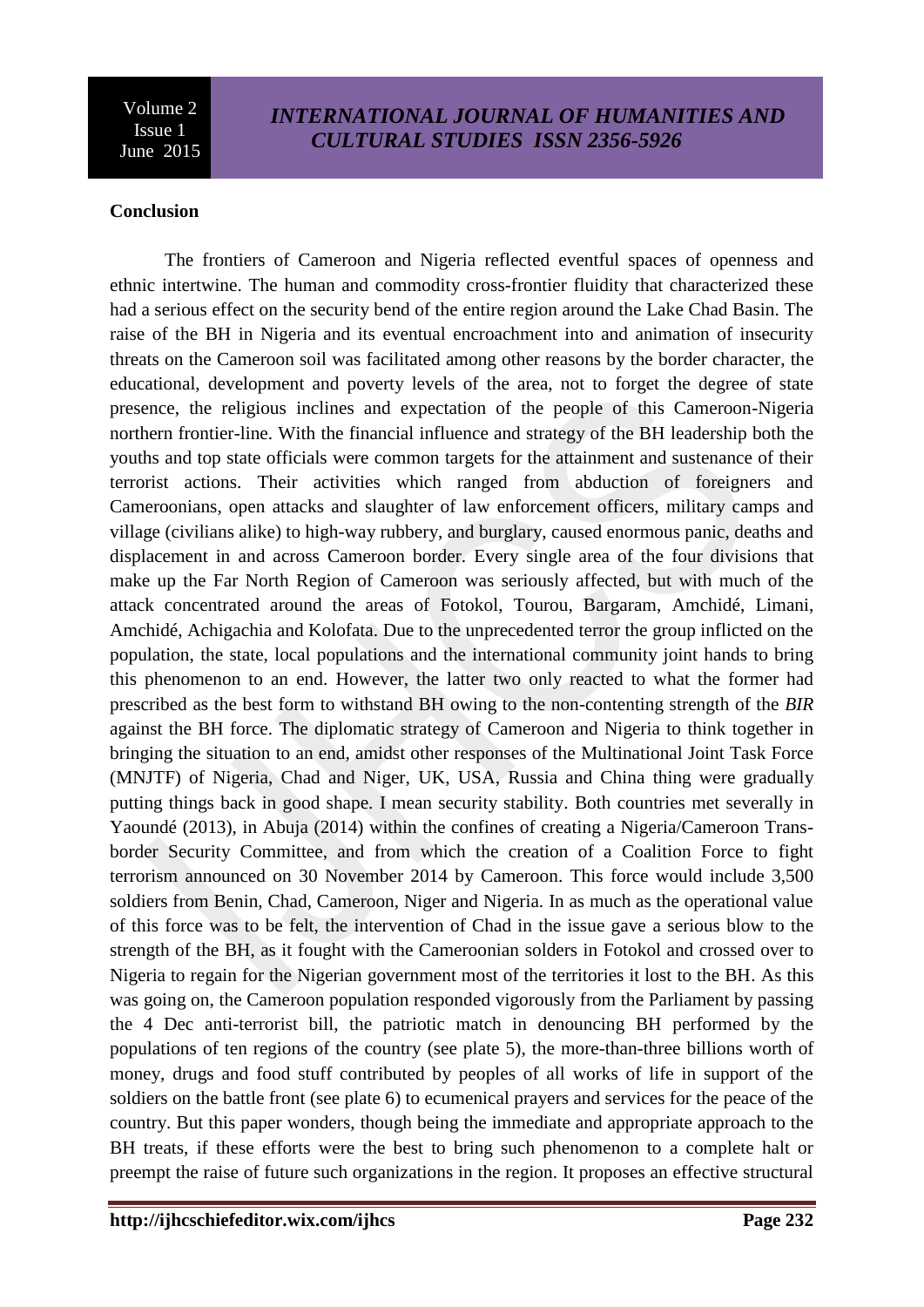## *INTERNATIONAL JOURNAL OF HUMANITIES AND CULTURAL STUDIES ISSN 2356-5926*

presence in terms of education, employment, development opportunities, especially for the youths in and along the border towns, who are often left at the mercy of peripheral uncontrolled developed precepts. It is only when these are done that these areas can know prolonged peace and security.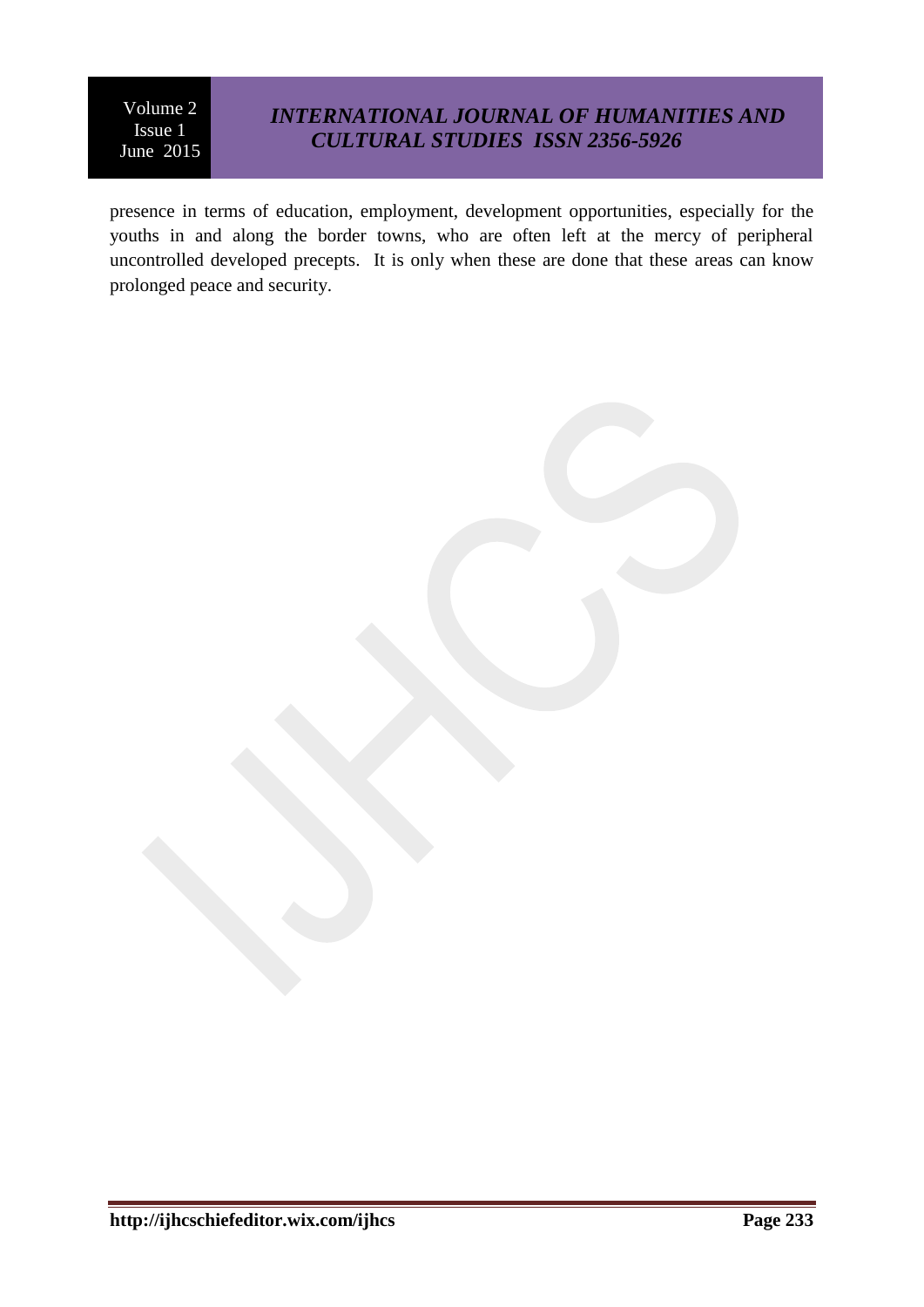## *INTERNATIONAL JOURNAL OF HUMANITIES AND CULTURAL STUDIES ISSN 2356-5926*

**Plate 5. Cameroonians contribute money to fight BH**.



**Source: BIR (Alpha operation) Cameroon, Maroua photo Album, 2015.**

**Plate 6. Patriotic match in Yaoundé**

**Source: BIR (Alpha operation) Cameroon, Maroua photo Album, 2015**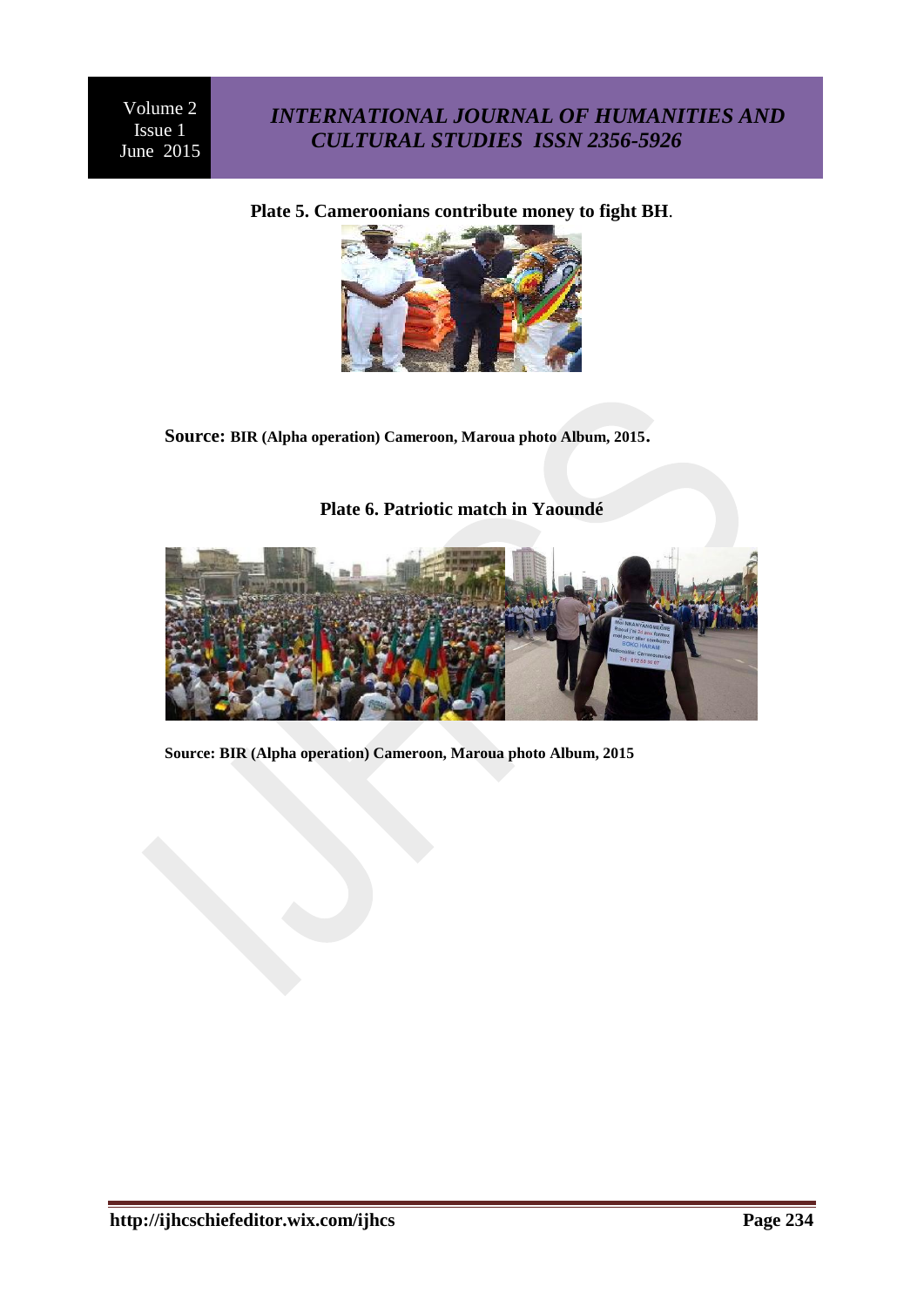### **References**

-Andvig, Jens Christopher and Scott Gates. "Recruiting Children for Conflict." Paper presented at the 2007 Annual International Studies Association Convention, February 28- March 3, Chicago, 2007.

-Azam, Jean-Paul and Anke Hoeffler. "Violence against Civilians in Civil Wars: Looting or Terror?‖ *Journal of Peace Research* 39, 4 (2002), pp. 461-485.

-Bamgbose, J. Adele. "The Boko Haram Crisis and Nigeria's External Relations" *British Journal of Arts and Social Sciences* Vol.11 No.II (2013) pp. 126-138.

-Bazoum, Mohamed, "Boko-Haram got weapons, training from al-Qaeda" The Beber, Bernd and Christopher Blattman. 2008. "The Industrial Organization of Rebellion: The Logic of Forced Labor and Child Soldiering." Unpublished manuscript, Columbia University. Available at: *<http://econ.as.nyu.edu/docs/IO/8905/BeberBlattmanRebelRecruitment> NYU.*pdf. Consulted on 23 March 2014.

-BIR (Alpha operation) Cameroon, Maroua photo Album archives, 2015.

-BIR, Alpha intelligence Report, Maroua Archives, 2015.

-BIR, Alpha, Intelligence Report, Maroua Archives, 2014.

-Buhaug, Halvard. "Relative Capability and Rebel Objective in Civil War." *Journal of Peace Research* 43, 6 (2006 ), pp. 691-708.

-Burns, James M. and Robert O. Collins, *A History of Sub-Saharan Africa.* Cambridge: Cambridge University Press, 2007.

-Clapham, Christopher. "Introduction: analysing African insurgencies," in Christopher Clapham (ed.), *African guerrillas.* Oxford: James Currey, 1998, pp. 1–18.

-Davies, James C. ―Toward a Theory of Revolution.‖ *American Sociological Review* 27, 1 (1962), pp. 5-19.

-Falola, Toyin and Matthew M. Heaton, *A History of Nigeriam.* London*:* Cambridge, 2008.

-Fearon, James D., and David D. Laitin. 2003. "Ethnicity, Insurgency, and Civil War." *American Political Science Review* 97, 1 (2003), pp. 75-90.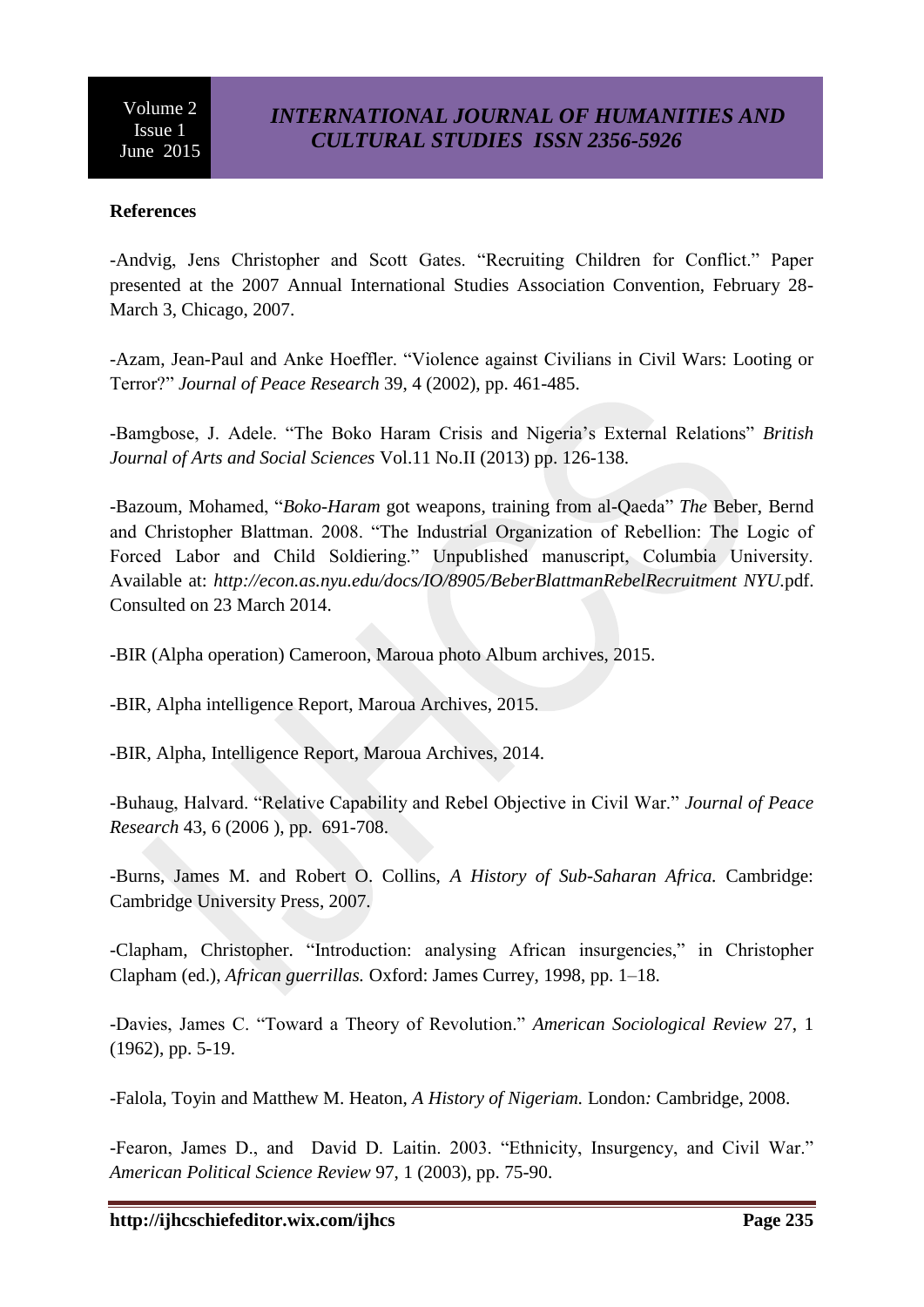-Funteh (2015) ―The Paradox of Cameroon-Nigeria interactions: Connecting between the edges of opportunity/benefit and quandary," *International Journal of Peace and Development Studies* Vol.6, 3 (2015), pp. 30-48.

-Grossman, Herschell I. "Kleptocracy and Revolutions." *Oxford Economic Papers* 51, 2 (1999), pp. 267-283.

-Gurr, Ted Robert. *Minorities at Risk: a Global View of Ethnopolitical Conflicts.* Washington: D.C.: United States Institute of Peace, 1993.

-Harbom, Lotta and Wallensteen, Peter. "Patterns of major armed conflicts 1997–2006," in Lofta Harbom (ed), *States in armed conflict 2006*, Uppsala: Uppsala University, Department of Peace and Conflict Research, 2006, pp. 12-35.

-Horowitz, Donald L. *Ethnic Groups in Conflict*. Berkeley: University of California Press, 1985.

-International Crisis Group. "Curbing Violence in Nigeria (II): The Boko Haram Insurgency" *Africa Report*, No. 216, 3 April 2014.

-Kabir Isa, Muhammed. "Militant Islamist groups in northern Nigeria," in Wafula Okumu and Augustine Ikelegbe (eds.), *Militias, Rebels and Islamist Militants, Human Insecurity and State Crises in Africa*, Pretoria: Institute for Security Studies, 2010, pp.313-332.

-Kalyvas, Stathis. *The logic of violence in civil war,* New York: Cambridge University Press, 2006.

-Krijn, Peters (2010), "Local communities, militias and rebel movements: the case of the Revolutionary United Front in Sierra Leone," in Wafula Okumu and Augustine Ikelegbe (eds.), *Militias, Rebels and Islamist Militants, Human Insecurity and State Crises in Africa*, Pretoria: Institute for Security Studies, 2010, pp. 389-417.

-Lichbach, Mark Irving. 1987. "Deterrence or Escalation? The Puzzle of Aggregate Studies of Repression and Dissent.‖ *Journal of Conflict Resolution* 31, 2 (1987), pp. 266-297.

-Mason, T. David. *Caught in the Crossfire: Revolution, Repression, and the Rational Peasant*. New York: Rowman and Littlefield Publishers, Inc., 2004.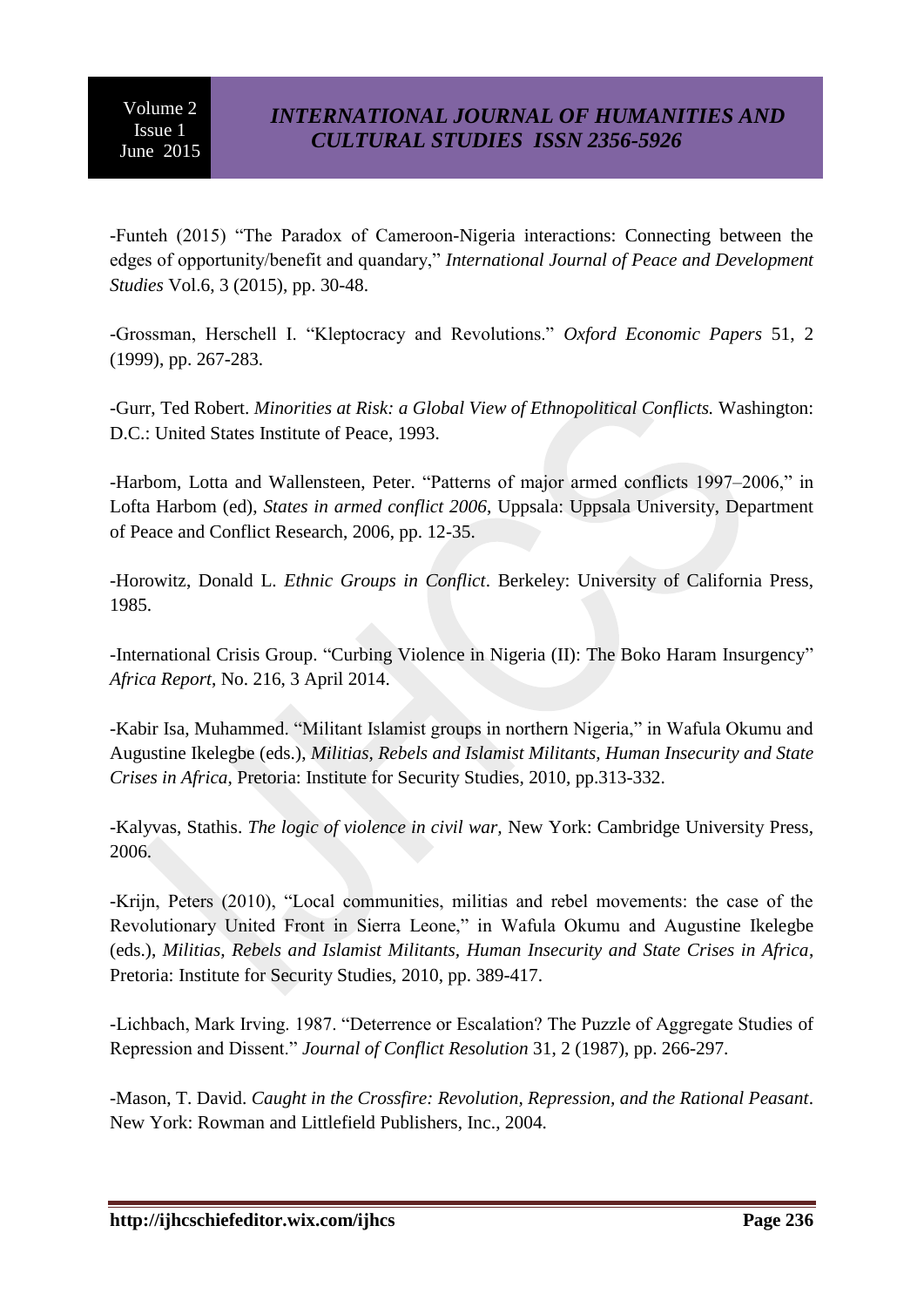-McAdam, Doug, Sidney Tarrow, and Charles Tilly. "Toward an Integrated Perspective on Social Movements and Revolution." In Mark Irving Lichbach and Alan S. Zuckerman, eds. *Comparative Politics: Rationality, Culture, and Structure*. Cambridge: Cambridge University Press, 2007.

-Mkandawire, T. "The terrible toll of post-colonial rebel movements in Africa: toward an explanation of the violence against the peasantry," *Journal of Modern African Studies*, vol. 40, no. 2, (2002), pp. 181–121.

-Musila, Godfrey (2010), "Armed non-state entities in international law: status and challenges of accountability,‖ in Wafula Okumu and Augustine Ikelegbe (eds.), *Militias, Rebels and Islamist Militants, Human Insecurity and State Crises in Africa*. Pretoria: Institute for Security Studies, 2010, pp. 89-119.

-N<sup>O</sup> 015-400/MRP/RMIA4/OPSALPHA/CO/G3 DU 09/03/2015 (BIR, Alpha, Maroua Archives).

-Ogaba, O. "Is Al-Qaeda in Nigeria" *Nigerian Institute of International Affairs Vol.32* Nos 5 and 6 May-June 2011, pp.129-142.

-Oghogho, Obayuwana, "The terror cells up there, threatening Nigeria" *The Guardian* (Lagos) October 3, 2011, p. 13.

-Oloo, Adams (2010), "Marginalisation and the rise of militia groups in Kenya: the Mungiki and the Sabaot Land Defence Force," in Wafula Okumu and Augustine Ikelegbe (eds.), *Militias, Rebels and Islamist Militants, Human Insecurity and State Crises in Africa*. Pretoria: Institute for Security Studies, 2010, pp. 389- 417.

-Olson, Mancur. *The Logic of Collective Action*. Cambridge, Mass: Harvard University Press, 1965.

Ploch, Lauren, "Nigeria: Current Issues and U.S. Policy" *[www.crs.gov](http://www.crs.gov/).* online consulted on 24 March 2015.

-Popkin, Samuel. *The Rational Peasant*. Berkeley: University of California Press, 1979.

*-Punch Editorial, "Boko-Haram:* A Menace gone too far" June 23, 2011 p. 18.